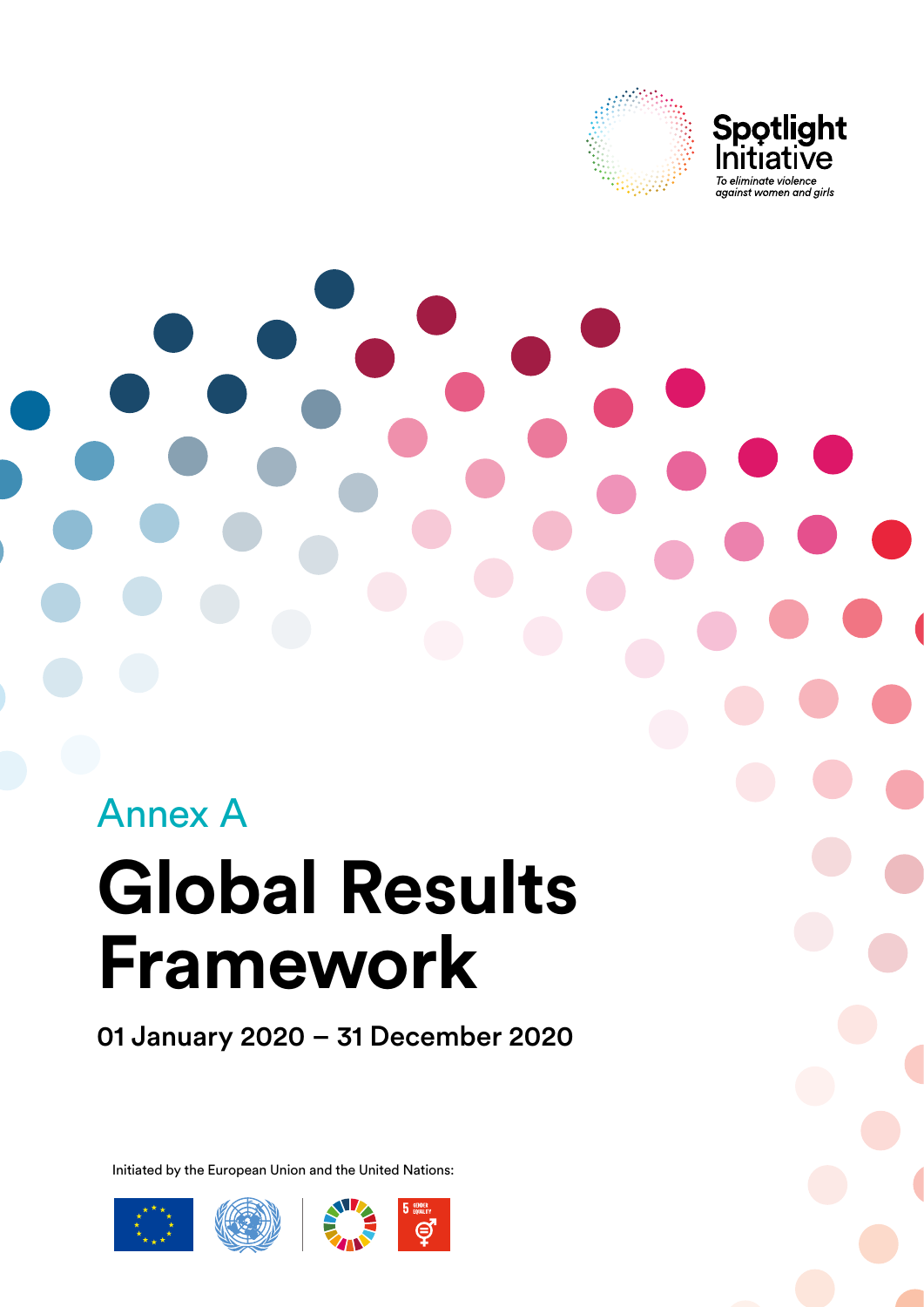## GLOBAL RESULTS FRAMEWORK 2020

**Outcome 1: Legislative and policy frameworks, based on evidence and in line with international human rights standards, on all forms of violence against women and girls and harmful practices are in place and translated into plans**

| <b>Programmes</b><br><b>Measuring</b><br>each indicator<br>Number of<br>Programmes | <b>Outcome Indicator</b>                                                                                                                                                                                                                                                                                                   | <b>Baseline</b> | <b>Milestone</b><br>2020 | <b>Results for</b><br><b>Reporting</b><br><b>Period</b><br>(2020) | <b>Target</b> |
|------------------------------------------------------------------------------------|----------------------------------------------------------------------------------------------------------------------------------------------------------------------------------------------------------------------------------------------------------------------------------------------------------------------------|-----------------|--------------------------|-------------------------------------------------------------------|---------------|
| 20                                                                                 | Indicator 1.1 Proportion of countries<br>with laws and policies on VAWG/<br>HP in place that adequately respond<br>to the rights of all women and girls,<br>including exercise/access to SRHR,<br>and are in line with international<br>HR standards and treaty bodies'<br>recommendations.                                | 20%             | 30%                      | 25%                                                               | 45%           |
|                                                                                    | Indicator 1.2 Proportion of target<br>countries that have national/and/or                                                                                                                                                                                                                                                  |                 | <b>National level</b>    |                                                                   |               |
|                                                                                    | sub-national evidence-based, costed                                                                                                                                                                                                                                                                                        | 52%             | 57%                      | 57%                                                               | 76%           |
| 21                                                                                 | and funded action plans and M&E<br>frameworks on VAWG/HP are in                                                                                                                                                                                                                                                            |                 |                          | <b>Sub-National Level</b>                                         |               |
|                                                                                    | place that respond to the rights of all<br>women and girls and are developed<br>in a participatory manner.                                                                                                                                                                                                                 | 14%             | 24%                      | 5%                                                                | 48%           |
| 8                                                                                  | Indicator 1.3 Proportion of target<br>countries that have laws and policies<br>in place that guarantee the ability of<br>women's rights groups, autonomous<br>social movements, CSOs and<br>women human rights defenders/<br>feminist activists to advance the<br>human rights agenda.                                     | 88%             | 100%                     | 88%                                                               | 100%          |
| <b>Programmes</b><br><b>Measuring</b><br>each indicator<br>Number of<br>Programmes | <b>Output Indicator</b>                                                                                                                                                                                                                                                                                                    | <b>Baseline</b> | <b>Milestone</b><br>2020 | <b>Results for</b><br><b>Reporting</b><br><b>Period</b><br>(2020) | <b>Target</b> |
|                                                                                    | Indicator 1.1.1 Number of draft                                                                                                                                                                                                                                                                                            |                 |                          | Developed or Strengthened                                         |               |
| 23                                                                                 | new and/or strengthened laws<br>and/or policies on ending VAWG<br>and/or gender equality and non-<br>discrimination developed that<br>respond to the rights of women and<br>girls facing intersecting and multiple<br>forms of discrimination and are in<br>line with international HR standards,<br>within the last year. | 0               | 37                       | 84                                                                | 131           |
| $\mathbf 3$                                                                        | Indicator 1.1.2 Number of inquiries<br>conducted by human rights<br>institutions on VAWG and/or gender<br>equality and non-discrimination in<br>the country within the last year.                                                                                                                                          | 7               | $\overline{\mathbf{c}}$  | 10                                                                | 12            |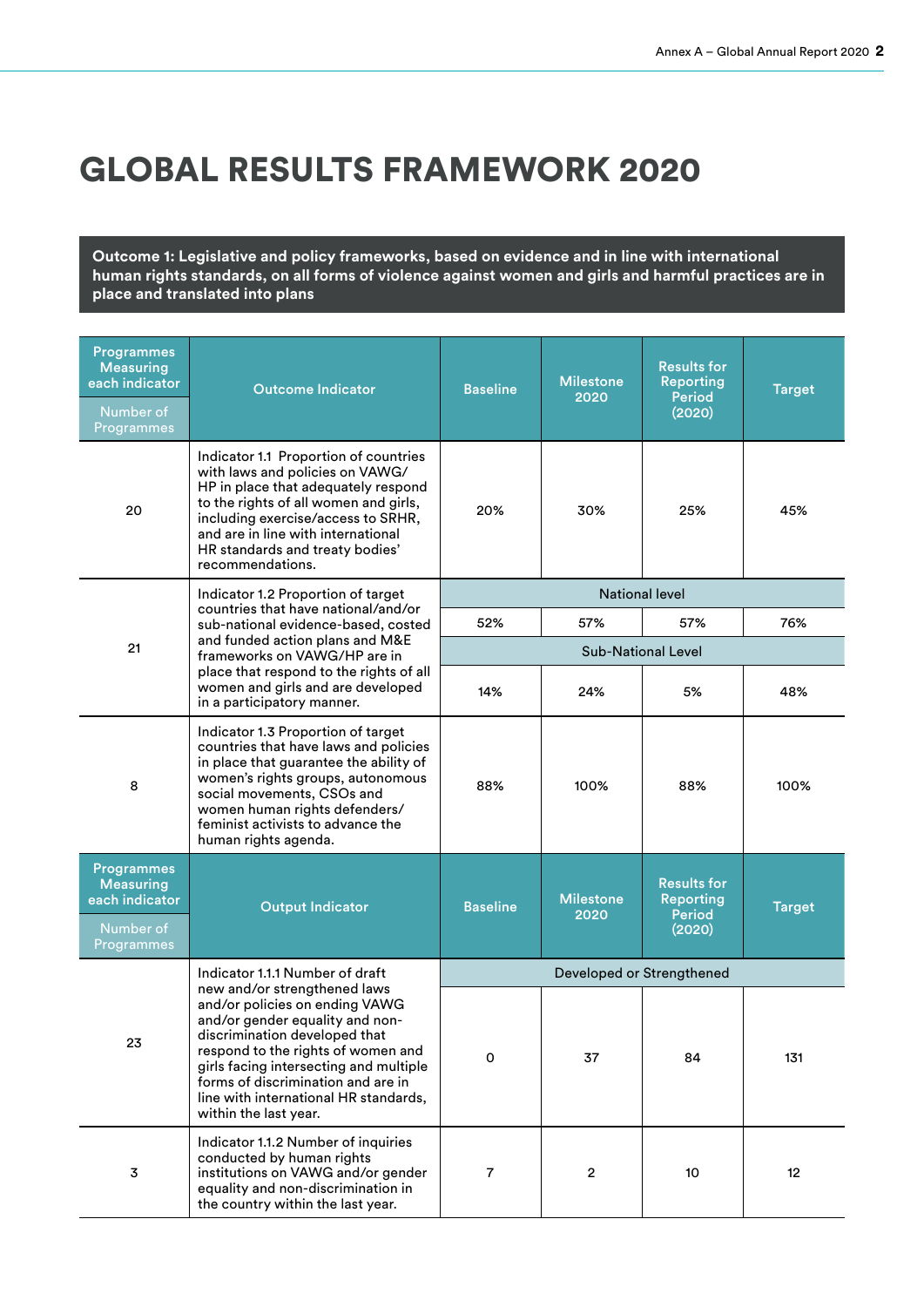| <b>Programmes</b><br><b>Measuring</b><br>each indicator<br>Number of<br>Programmes | <b>Output Indicator</b>                                                                                                                                                                                                                                                                                | <b>Baseline</b>               | <b>Milestone</b><br>2020    | <b>Results for</b><br>Reporting<br><b>Period</b><br>(2020) | <b>Target</b> |  |
|------------------------------------------------------------------------------------|--------------------------------------------------------------------------------------------------------------------------------------------------------------------------------------------------------------------------------------------------------------------------------------------------------|-------------------------------|-----------------------------|------------------------------------------------------------|---------------|--|
| 15                                                                                 | Indicator 1.1.3 Number of draft laws<br>and/or policies on ending VAWG<br>and/or gender equality and non-<br>discrimination which have received<br>significant inputs from women's<br>rights advocates within the last year.                                                                           | 18                            | 10                          | 53                                                         | 64            |  |
| 5                                                                                  | Indicator 1.1.4 Number of women's<br>rights advocates with strengthened<br>capacities to draft legislation<br>and/or policies on ending VAWG<br>and/or gender equality and non-<br>discrimination, within the last year.                                                                               | O                             | 480                         | 688                                                        | 1,973         |  |
|                                                                                    |                                                                                                                                                                                                                                                                                                        |                               |                             | Parliamentarians                                           |               |  |
|                                                                                    | Indicator 1.1.5 Number of                                                                                                                                                                                                                                                                              | 0                             | 1,039                       | 6,347                                                      | 2,712         |  |
|                                                                                    | Parliamentarians and staff of human<br>rights institutions with strengthened<br>capacities to advocate for, draft<br>new and/or strengthen existing<br>legislation and/or policies on ending<br>VAWG and/or gender equality and<br>non-discrimination and implement<br>the same, within the last year. | <b>Women Parliamentarians</b> |                             |                                                            |               |  |
| 17                                                                                 |                                                                                                                                                                                                                                                                                                        | 0                             | 511                         | 4,542                                                      | 1,097         |  |
|                                                                                    |                                                                                                                                                                                                                                                                                                        |                               |                             | Human Rights Staff                                         |               |  |
|                                                                                    |                                                                                                                                                                                                                                                                                                        | 0                             | 3,675                       | 1,525                                                      | 7,699         |  |
|                                                                                    |                                                                                                                                                                                                                                                                                                        |                               |                             | Women Human Rights Staff                                   |               |  |
|                                                                                    |                                                                                                                                                                                                                                                                                                        | 0                             | 2,061                       | 838                                                        | 5,041         |  |
| 4                                                                                  | Indicator 1.1.6 Number of<br>assessments completed on pending<br>topics and strategic litigation<br>implemented by women's rights<br>advocates, within the last year.                                                                                                                                  | 1                             | 4                           | $\mathbf{2}$                                               | 10            |  |
|                                                                                    | Indicator 1.2.1 Number of evidence-                                                                                                                                                                                                                                                                    |                               | <b>National</b>             |                                                            |               |  |
|                                                                                    | based national and/or sub-national<br>action plans on ending VAWG                                                                                                                                                                                                                                      | 0                             | TBD                         | 19                                                         | TBD           |  |
| 20                                                                                 | developed that respond to the rights<br>of all women and girls, have M&E                                                                                                                                                                                                                               | Sub-National                  |                             |                                                            |               |  |
|                                                                                    | frameworks and proposed budgets<br>within the last year.                                                                                                                                                                                                                                               | 0                             | <b>TBD</b>                  | 4                                                          | <b>TBD</b>    |  |
|                                                                                    | Indicator 1.2.2 Number of                                                                                                                                                                                                                                                                              |                               | <b>Government Officials</b> |                                                            |               |  |
| 11                                                                                 | key government officials with<br>strengthened capacities to draft                                                                                                                                                                                                                                      | 0                             | 377                         | 446                                                        | 1,477         |  |
|                                                                                    | and cost action plans on ending<br>VAWG and accompanying M&E                                                                                                                                                                                                                                           |                               |                             | <b>Women Government Officials</b>                          |               |  |
|                                                                                    | frameworks, within the last year.                                                                                                                                                                                                                                                                      | 0                             | 138                         | 236                                                        | 564           |  |
| 6                                                                                  | Indicator 1.2.3 Number of women's<br>rights advocates with strengthened<br>capacities to draft and cost action<br>plans on ending VAWG and<br>accompanying M&E frameworks.                                                                                                                             | 0                             | 312                         | 253                                                        | 1,124         |  |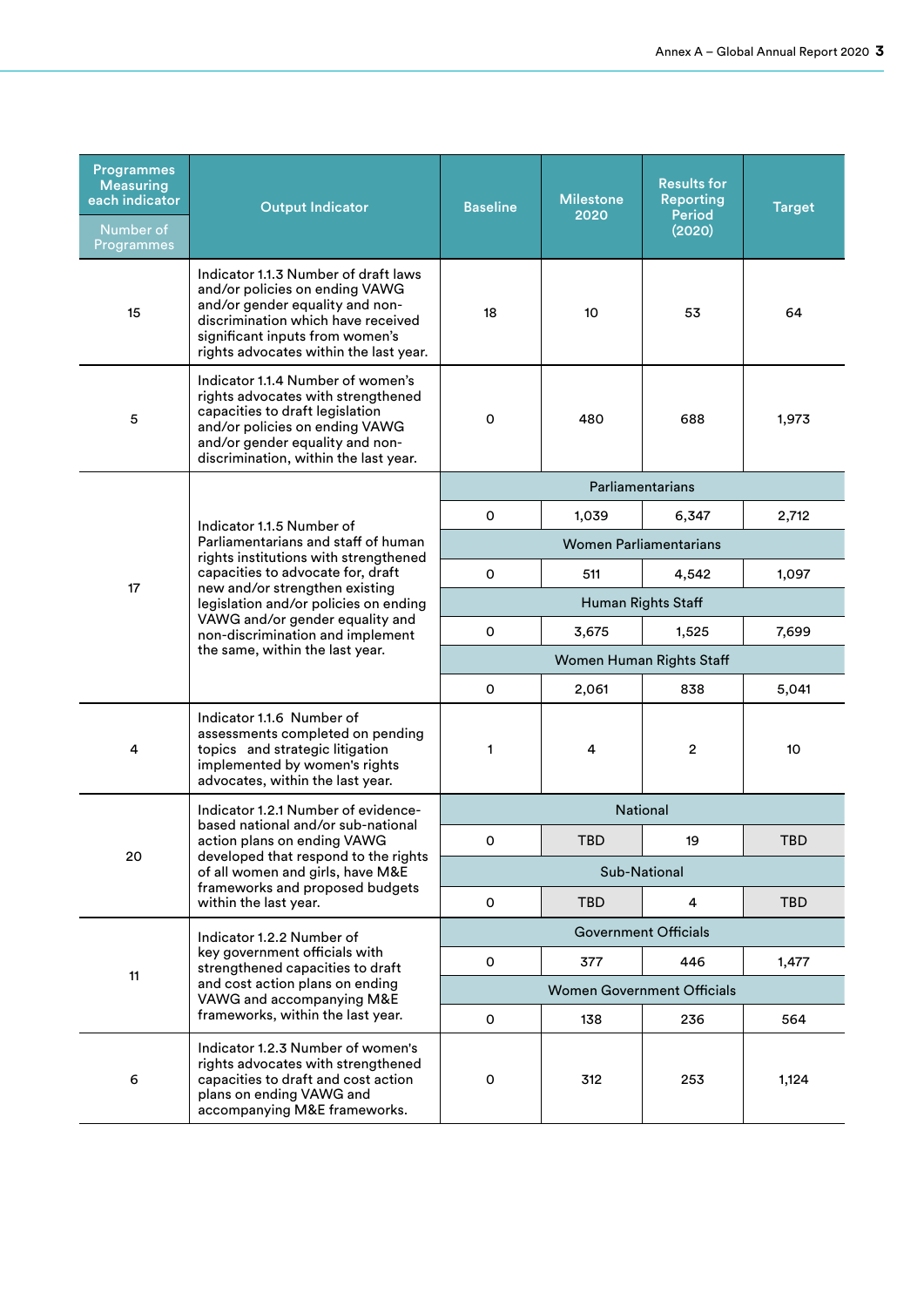| <b>Programmes</b><br><b>Measuring</b><br>each indicator<br>Number of<br>Programmes | <b>Output Indicator</b>                                                                                                                                                                                                               | <b>Baseline</b>                                                            | <b>Milestone</b><br>2020                                                                | <b>Results for</b><br><b>Reporting</b><br><b>Period</b><br>(2020) | <b>Target</b> |  |
|------------------------------------------------------------------------------------|---------------------------------------------------------------------------------------------------------------------------------------------------------------------------------------------------------------------------------------|----------------------------------------------------------------------------|-----------------------------------------------------------------------------------------|-------------------------------------------------------------------|---------------|--|
| $\overline{7}$                                                                     | Indicator 1.3.1 Number of draft laws<br>and/or policies developed that<br>guarantee the ability of women's<br>rights groups, CSOs and women<br>human rights defenders to advance<br>the human rights agenda, within the<br>last year. | O                                                                          | 10                                                                                      | 21                                                                | 20            |  |
|                                                                                    | Indicator 1.3.2 Number of draft laws<br>and policies that guarantee the                                                                                                                                                               |                                                                            | Number of Laws & Policies which received inputs from<br><b>Women's Rights Advocates</b> |                                                                   |               |  |
| 5                                                                                  | ability of women's rights groups,<br>CSOs and women human rights<br>defenders to advance the human<br>rights agenda which have received<br>significant inputs from women's<br>rights advocates.                                       | $\Omega$                                                                   | 8                                                                                       | $\overline{2}$                                                    | 16            |  |
|                                                                                    | Indicator 1.3.3 Number of key<br>government officials with increased<br>awareness of human rights<br>standards and obligations and<br>strengthened capacities to develop                                                              | Government Officials demonstrate awareness                                 |                                                                                         |                                                                   |               |  |
|                                                                                    |                                                                                                                                                                                                                                       | 0                                                                          | 580                                                                                     | 2,392                                                             | 1,434         |  |
|                                                                                    |                                                                                                                                                                                                                                       | Of those, officials who participate in developing laws &<br>policies       |                                                                                         |                                                                   |               |  |
|                                                                                    |                                                                                                                                                                                                                                       | $\Omega$                                                                   | 374                                                                                     | 1,733                                                             | 740           |  |
| $\overline{7}$                                                                     | laws and policies that guarantee the<br>ability of women's rights groups,                                                                                                                                                             | Women Government Officials demonstrate awareness                           |                                                                                         |                                                                   |               |  |
|                                                                                    | CSOs and women human rights<br>defenders to advance the human                                                                                                                                                                         | 0                                                                          | 375                                                                                     | 389                                                               | 937           |  |
|                                                                                    | rights agenda, within the last year.                                                                                                                                                                                                  | Of those, women Officials who participate in developing<br>laws & policies |                                                                                         |                                                                   |               |  |
|                                                                                    |                                                                                                                                                                                                                                       | O                                                                          | 230                                                                                     | 167                                                               | 549           |  |
|                                                                                    | Indicator 1.3.4 Number of women<br>human rights defenders with                                                                                                                                                                        |                                                                            | Women Human Rights Defenders demonstrate awareness                                      |                                                                   |               |  |
|                                                                                    | strengthened capacities to                                                                                                                                                                                                            | 0                                                                          | 330                                                                                     | 1,128                                                             | 635           |  |
| $\overline{7}$                                                                     | contribute to the development of<br>laws and policies that guarantee the                                                                                                                                                              |                                                                            | Contribute to developing laws and policies                                              |                                                                   |               |  |
|                                                                                    | ability of women's rights groups,<br>CSOs and women human rights<br>defenders to advance the human<br>rights agenda.                                                                                                                  | 0                                                                          | 95                                                                                      | 122                                                               | 445           |  |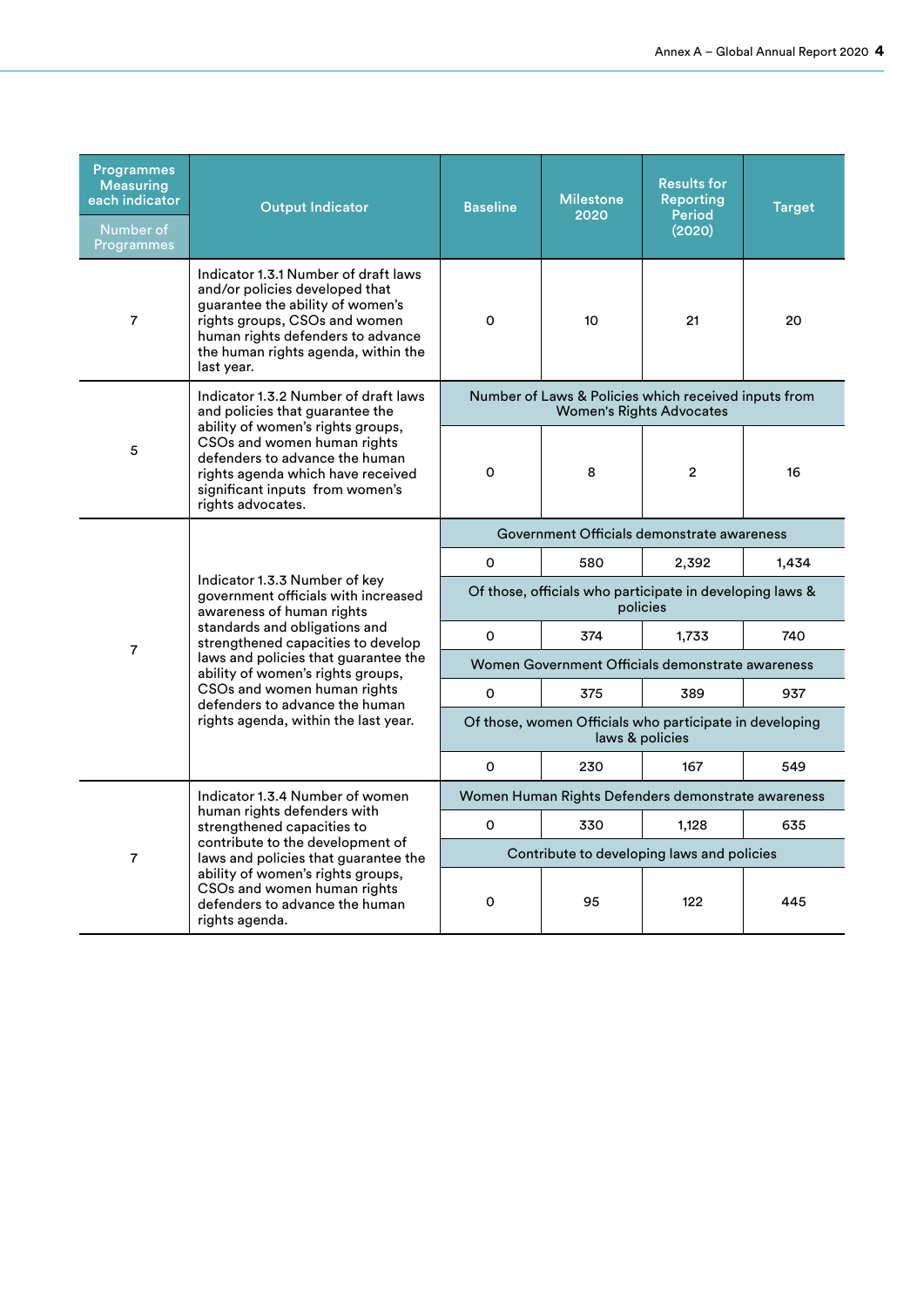**Outcome 2: National and sub-national systems and institutions plan, fund and deliver evidence-based programmes that prevent and respond to violence against women and girls and harmful practices, including in other sectors**

| <b>Programmes</b><br><b>Measuring</b><br>each indicator<br>Number of<br>Programmes | <b>Outcome Indicator</b>                                                                                                                                                                                                                              | <b>Baseline</b>                                            | <b>Milestone</b><br>2020 | <b>Results for</b><br><b>Reporting</b><br><b>Period</b><br>(2020)              | <b>Target</b> |  |
|------------------------------------------------------------------------------------|-------------------------------------------------------------------------------------------------------------------------------------------------------------------------------------------------------------------------------------------------------|------------------------------------------------------------|--------------------------|--------------------------------------------------------------------------------|---------------|--|
|                                                                                    | Indicator 2.1 Proportion of countries                                                                                                                                                                                                                 |                                                            |                          | Percentage of Spotlight Initiative programmes with a<br>coordination mechanism |               |  |
|                                                                                    | with a functioning regional, national<br>and/or sub-national coordination                                                                                                                                                                             | 40%                                                        | 60%                      | 84%                                                                            | 80%           |  |
| 25                                                                                 | and oversight mechanisms at the<br>highest levels for addressing VAWG/<br>HP that include representation from                                                                                                                                         |                                                            |                          | Proportion that includes representation from marginalized<br>groups.           |               |  |
|                                                                                    | marginalized groups.                                                                                                                                                                                                                                  | 40%                                                        | 73%                      | 71%                                                                            | 90%           |  |
| 16                                                                                 |                                                                                                                                                                                                                                                       |                                                            |                          | Is there a national budget allocation?                                         |               |  |
|                                                                                    | Indicator 2.2 Percentage of national<br>budget being allocated to the                                                                                                                                                                                 | 50%                                                        | 63%                      | 69%                                                                            | 81%           |  |
| 12                                                                                 | prevention and elimination of all<br>forms of VAWG/HP.                                                                                                                                                                                                |                                                            |                          | What is the percentage of national budgets being allocated?                    |               |  |
|                                                                                    |                                                                                                                                                                                                                                                       | 0.08%                                                      | 0.23%                    | 0.24%                                                                          | 0.98%         |  |
|                                                                                    | Indicator 2.3 Extent to which<br>VAWG/HP is integrated in 6 other<br>sectors (health, social services,<br>18<br>education, justice, security,<br>culture) development plans that<br>are evidence-based and in line with<br>globally agreed standards. | Proportion of Countries with Adequate level of integration |                          |                                                                                |               |  |
|                                                                                    |                                                                                                                                                                                                                                                       | 17%                                                        | 44%                      | 39%                                                                            | 72%           |  |
| <b>Programmes</b><br><b>Measuring</b><br>each indicator<br>Number of<br>Programmes | <b>Output Indicator</b>                                                                                                                                                                                                                               | <b>Baseline</b>                                            | <b>Milestone</b><br>2020 | <b>Results for</b><br><b>Reporting</b><br><b>Period</b><br>(2020)              | <b>Target</b> |  |
| 19                                                                                 | Indicator 2.1.1 Number of institutions<br>that develop strategies, plans and/or<br>programmes to prevent and respond<br>to VAWG, including for those<br>groups of women and girls facing<br>intersecting and multiple forms of<br>discrimination.     | O                                                          | 63                       | 88                                                                             | 235           |  |
| 11                                                                                 | Indicator 2.1.2 Proportion of<br>countries with internal and external<br>accountability mechanisms within<br>relevant government institutions in<br>place to monitor GEWE and VAW/<br>HP.                                                             | 55%                                                        | 91%                      | 91%                                                                            | 91%           |  |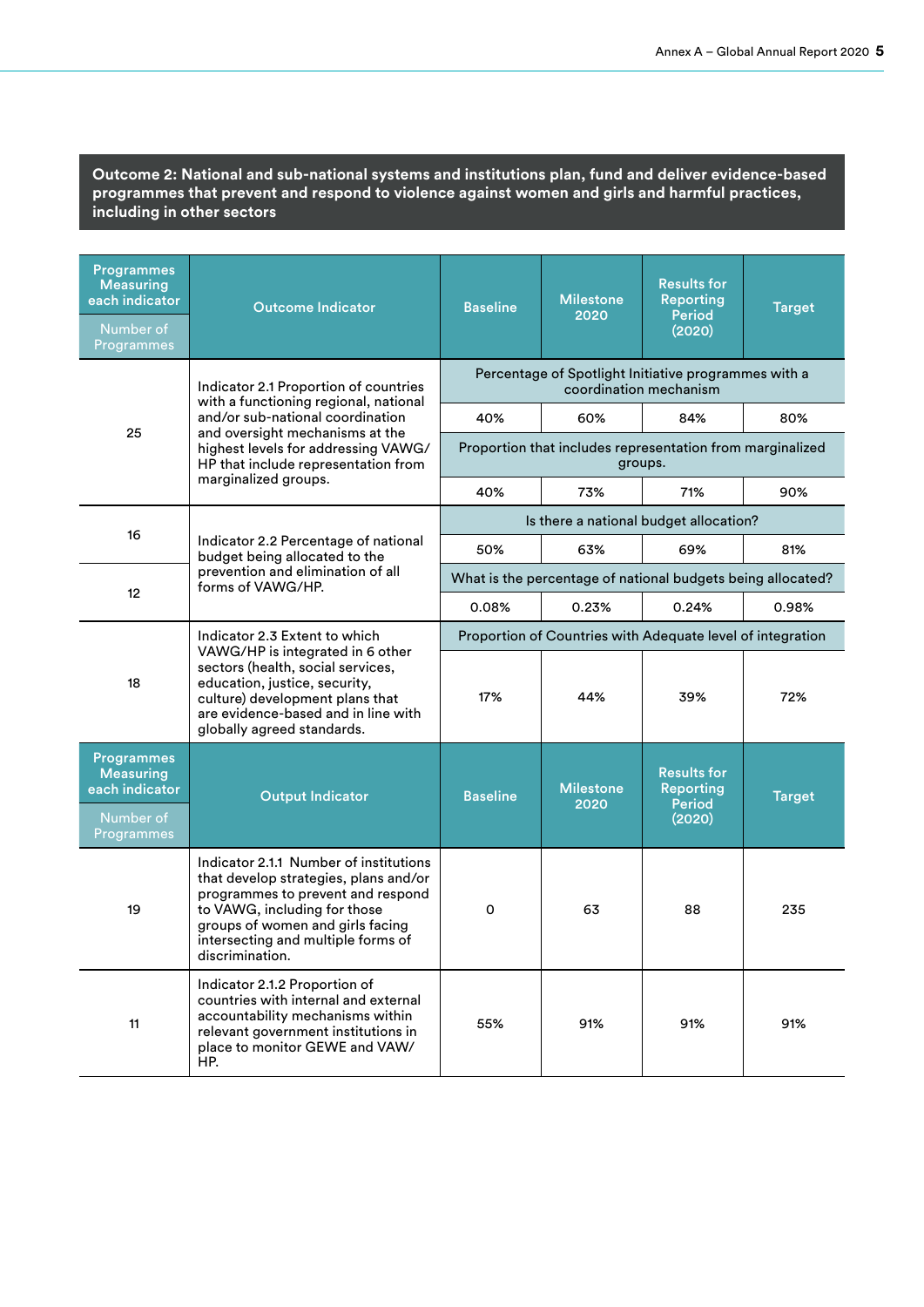| <b>Programmes</b><br><b>Measuring</b><br>each indicator<br>Number of<br>Programmes | <b>Output Indicator</b>                                                                                                                                                                                                         | <b>Baseline</b> | <b>Milestone</b><br>2020 | <b>Results for</b><br><b>Reporting</b><br><b>Period</b><br>(2020) | <b>Target</b> |  |
|------------------------------------------------------------------------------------|---------------------------------------------------------------------------------------------------------------------------------------------------------------------------------------------------------------------------------|-----------------|--------------------------|-------------------------------------------------------------------|---------------|--|
|                                                                                    |                                                                                                                                                                                                                                 |                 |                          | Health                                                            |               |  |
|                                                                                    |                                                                                                                                                                                                                                 |                 |                          | 14                                                                |               |  |
|                                                                                    |                                                                                                                                                                                                                                 |                 |                          | Education                                                         |               |  |
|                                                                                    | Indicator 2.1.3 Number of strategies,                                                                                                                                                                                           |                 |                          | 31                                                                |               |  |
|                                                                                    | new plans and programmes of other<br>relevant sectors (health, social                                                                                                                                                           |                 |                          | Justice                                                           |               |  |
| 14                                                                                 | services, education, justice, security,<br>culture) that integrate efforts to                                                                                                                                                   |                 |                          | 8                                                                 |               |  |
|                                                                                    | combat VAWG developed in line<br>with international HR standards,                                                                                                                                                               |                 |                          | Security                                                          |               |  |
|                                                                                    | within the last year.                                                                                                                                                                                                           |                 |                          | 12                                                                |               |  |
|                                                                                    |                                                                                                                                                                                                                                 |                 |                          | <b>Social Services</b>                                            |               |  |
|                                                                                    |                                                                                                                                                                                                                                 | 3<br>Culture    |                          |                                                                   |               |  |
|                                                                                    |                                                                                                                                                                                                                                 |                 |                          | 5                                                                 |               |  |
| 4                                                                                  | Indicator 2.1.4 Proportion of other<br>sectors' programmes and/or<br>development plans at the national<br>or subnational levels developed with<br>significant inputs from women's<br>rights advocates.                          | 50%             | 50%                      | 25%                                                               | 100%          |  |
| 10                                                                                 | Indicator 2.1.5 Percentage of<br>targeted national and sub-national<br>training institutions for public<br>servants that have integrated<br>gender equality and VAWG in their<br>curriculum, as per international<br>standards. | 9%              | 13%                      | 29%                                                               | 85%           |  |
|                                                                                    | Indicator 2.1.6 Number of key                                                                                                                                                                                                   |                 |                          | <b>Government Officials</b>                                       |               |  |
|                                                                                    | government officials trained on<br>human rights and gender-equitable<br>norms, attitudes and behaviours                                                                                                                         | 0               | 400                      | 6,291                                                             | 3,006         |  |
| 8                                                                                  | towards women and girls, including<br>for those groups facing intersecting                                                                                                                                                      |                 |                          | <b>Women Government Officials</b>                                 |               |  |
|                                                                                    | and multiple forms of discrimination,<br>within the last year.                                                                                                                                                                  | 0               | 290                      | 5,076                                                             | 1,398         |  |
|                                                                                    | Indicator 2.1.7 Number of                                                                                                                                                                                                       |                 |                          | <b>Government Officials</b>                                       |               |  |
| 9                                                                                  | key government officials with<br>strengthened capacities to develop                                                                                                                                                             | 0               | 232                      | 6,934                                                             | 3,385         |  |
|                                                                                    | and deliver programmes that<br>prevent and respond to VAWG,                                                                                                                                                                     |                 |                          | <b>Women Government Officials</b>                                 |               |  |
|                                                                                    | within the last year                                                                                                                                                                                                            | 0               | 375                      | 5,162                                                             | 1,888         |  |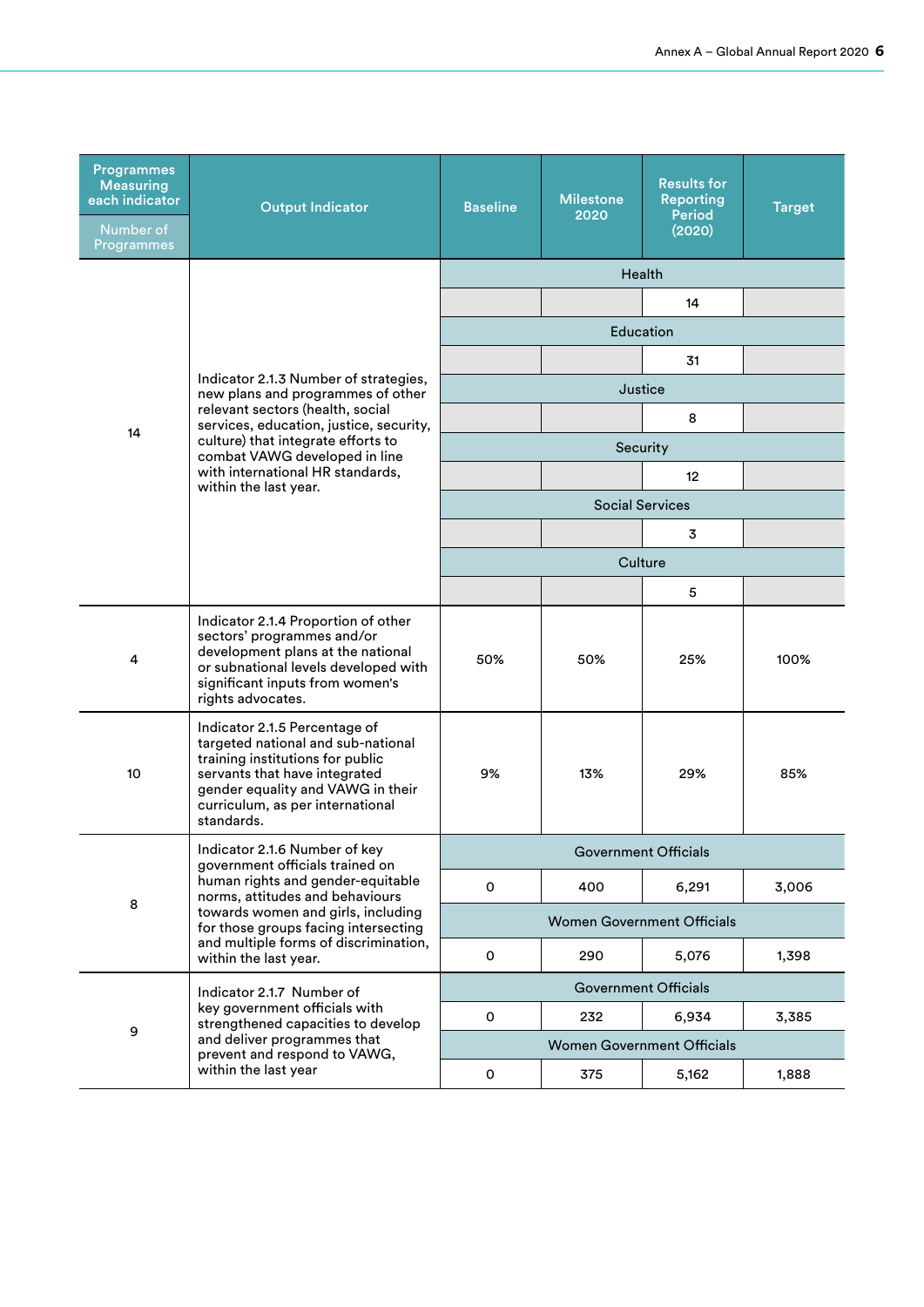| <b>Programmes</b><br><b>Measuring</b><br>each indicator<br>Number of<br>Programmes | <b>Output Indicator</b>                                                                                                                                                                                                                                                                                | <b>Baseline</b>             | <b>Milestone</b><br>2020           | <b>Results for</b><br><b>Reporting</b><br><b>Period</b><br>(2020) | <b>Target</b>  |  |
|------------------------------------------------------------------------------------|--------------------------------------------------------------------------------------------------------------------------------------------------------------------------------------------------------------------------------------------------------------------------------------------------------|-----------------------------|------------------------------------|-------------------------------------------------------------------|----------------|--|
|                                                                                    | Indicator 2.1.8 Number of key                                                                                                                                                                                                                                                                          | <b>Government Officials</b> |                                    |                                                                   |                |  |
| 5                                                                                  | government officials with<br>strengthened capacities to integrate                                                                                                                                                                                                                                      | 0                           | 306                                | 413                                                               | 990            |  |
|                                                                                    | efforts to combat VAWG into the<br>development plans of other sectors,                                                                                                                                                                                                                                 |                             |                                    | <b>Women Government Officials</b>                                 |                |  |
|                                                                                    | within the last year.                                                                                                                                                                                                                                                                                  | 0                           | 154                                | 297                                                               | 494            |  |
| 4                                                                                  | Indicator 2.1.9 Number of women's<br>rights advocates with strengthened<br>capacities to support the<br>integration of ending VAWG into the<br>development plans of other sectors.                                                                                                                     | 0                           | 566                                | 2,913                                                             | 1,231          |  |
| 21                                                                                 | Indicator 2.2.1 Proportion of multi-<br>stakeholder VAWG coordination<br>mechanisms established at the<br>highest level and/or strengthened,<br>and are composed of relevant<br>stakeholders, with a clear mandate<br>and governance structure and with<br>annual work plans, within the last<br>year. | 14%                         | 14%                                | 24%                                                               | 48%            |  |
| 9                                                                                  | Indicator 2.2.2 Proportion of<br>countries with national and<br>sub-national multi-stakeholder<br>coordination mechanisms in<br>place that include representatives<br>of groups facing multiple and<br>intersecting forms of discrimination.                                                           | 33%                         | 33%                                | 56%                                                               | 56%            |  |
| 4                                                                                  | Indicator 2.2.3 Number of national<br>and sub-national multi-stakeholder<br>coordination mechanisms that are<br>costed.                                                                                                                                                                                | 6                           | 2                                  | 3                                                                 | $\overline{7}$ |  |
|                                                                                    | Indicator 2.2.4 Number of meetings                                                                                                                                                                                                                                                                     |                             |                                    | <b>National Level Meetings</b>                                    |                |  |
| 10                                                                                 | of regional, national and/or<br>sub-national multi-stakeholder                                                                                                                                                                                                                                         | 23                          | 45                                 | 46                                                                | 165            |  |
|                                                                                    | coordination mechanisms, within the                                                                                                                                                                                                                                                                    |                             | <b>Sub-National Level Meetings</b> |                                                                   |                |  |
|                                                                                    | last year.                                                                                                                                                                                                                                                                                             | 10                          | 69                                 | 62                                                                | 283            |  |
| 11                                                                                 | Indicator 2.3.1 Proportion of current<br>dedicated and multi-sectoral<br>programmes developed that include<br>proposed allocations of funds to end<br>VAWG, within the last year.                                                                                                                      | 43%                         | 64%                                | 58%                                                               | 75%            |  |
|                                                                                    | Indicator 2.3.2 Number of                                                                                                                                                                                                                                                                              |                             |                                    | Parliamentarians                                                  |                |  |
|                                                                                    | Parliamentarians with strengthened<br>knowledge and capacities to hold                                                                                                                                                                                                                                 | $\mathsf{O}\xspace$         | 657                                | 180                                                               | 2,042          |  |
| 10                                                                                 | relevant stakeholders accountable<br>to fund and implement multi-                                                                                                                                                                                                                                      |                             |                                    | <b>Women Parliamentarians</b>                                     |                |  |
|                                                                                    | sectoral programmes to address<br>VAWG, within the last year.                                                                                                                                                                                                                                          | 0                           | 143                                | 32                                                                | 501            |  |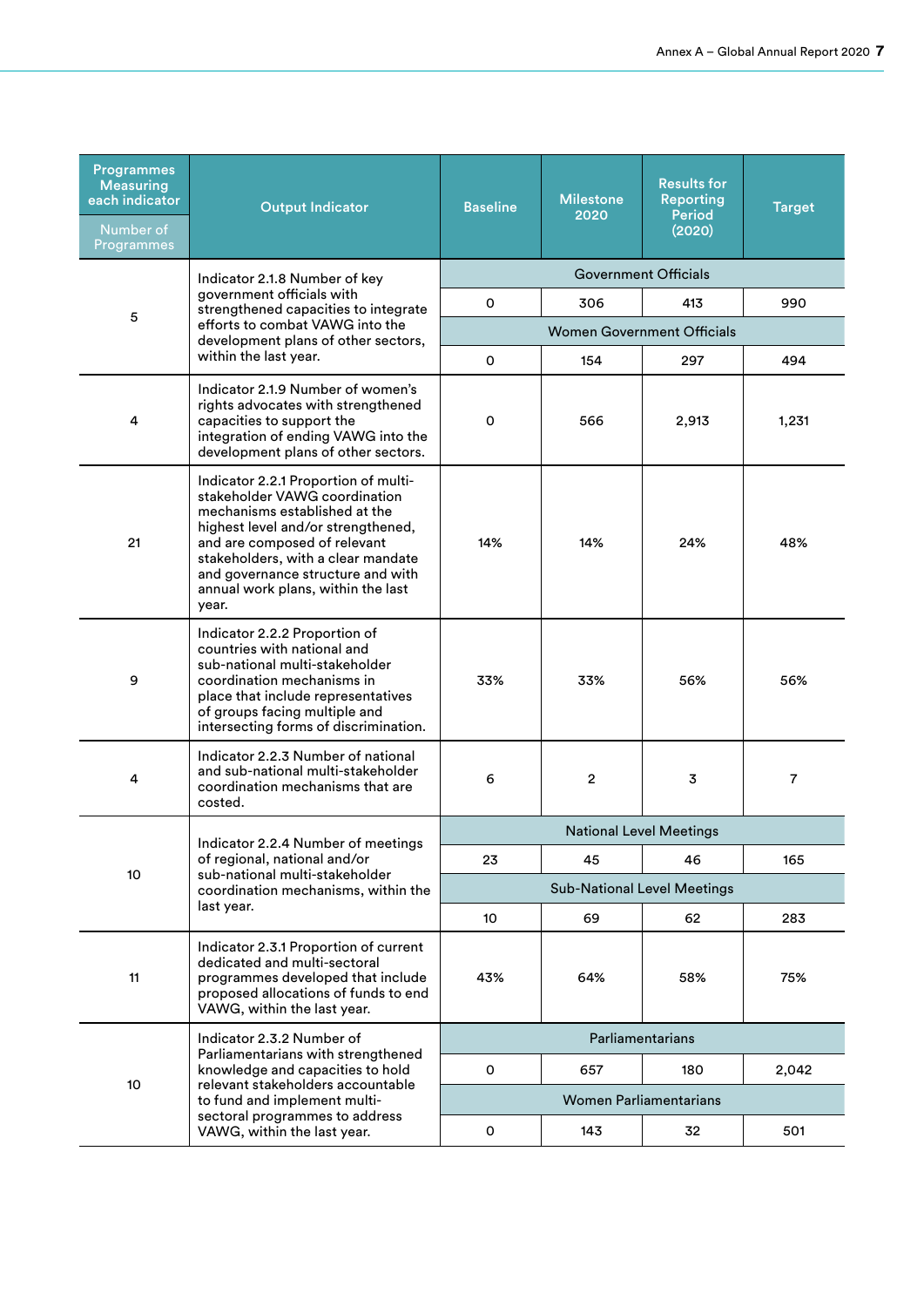| <b>Programmes</b><br><b>Measuring</b><br>each indicator<br>Number of<br>Programmes | <b>Output Indicator</b>                                                                                                                                                       | <b>Baseline</b>                   | <b>Milestone</b><br>2020 | <b>Results for</b><br><b>Reporting</b><br>Period<br>(2020) | Target |
|------------------------------------------------------------------------------------|-------------------------------------------------------------------------------------------------------------------------------------------------------------------------------|-----------------------------------|--------------------------|------------------------------------------------------------|--------|
|                                                                                    | Indicator 2.3.3 Number of key<br>government officials with greater<br>knowledge, capacities and tools on<br>gender-responsive budgeting to end<br>VAWG, within the last year. |                                   |                          | <b>Government Officials</b>                                |        |
| 11                                                                                 |                                                                                                                                                                               | 0                                 | 623                      | 995                                                        | 2,169  |
|                                                                                    |                                                                                                                                                                               | <b>Women Government Officials</b> |                          |                                                            |        |
|                                                                                    |                                                                                                                                                                               | 0                                 | 294                      | 365                                                        | 941    |
| 7                                                                                  | Indicator 2.3.4 Number of women's<br>rights advocates with greater<br>knowledge and capacities on<br>gender-responsive budgeting to end<br>VAWG.                              | $\Omega$                          | 1,104                    | 4,607                                                      | 2,034  |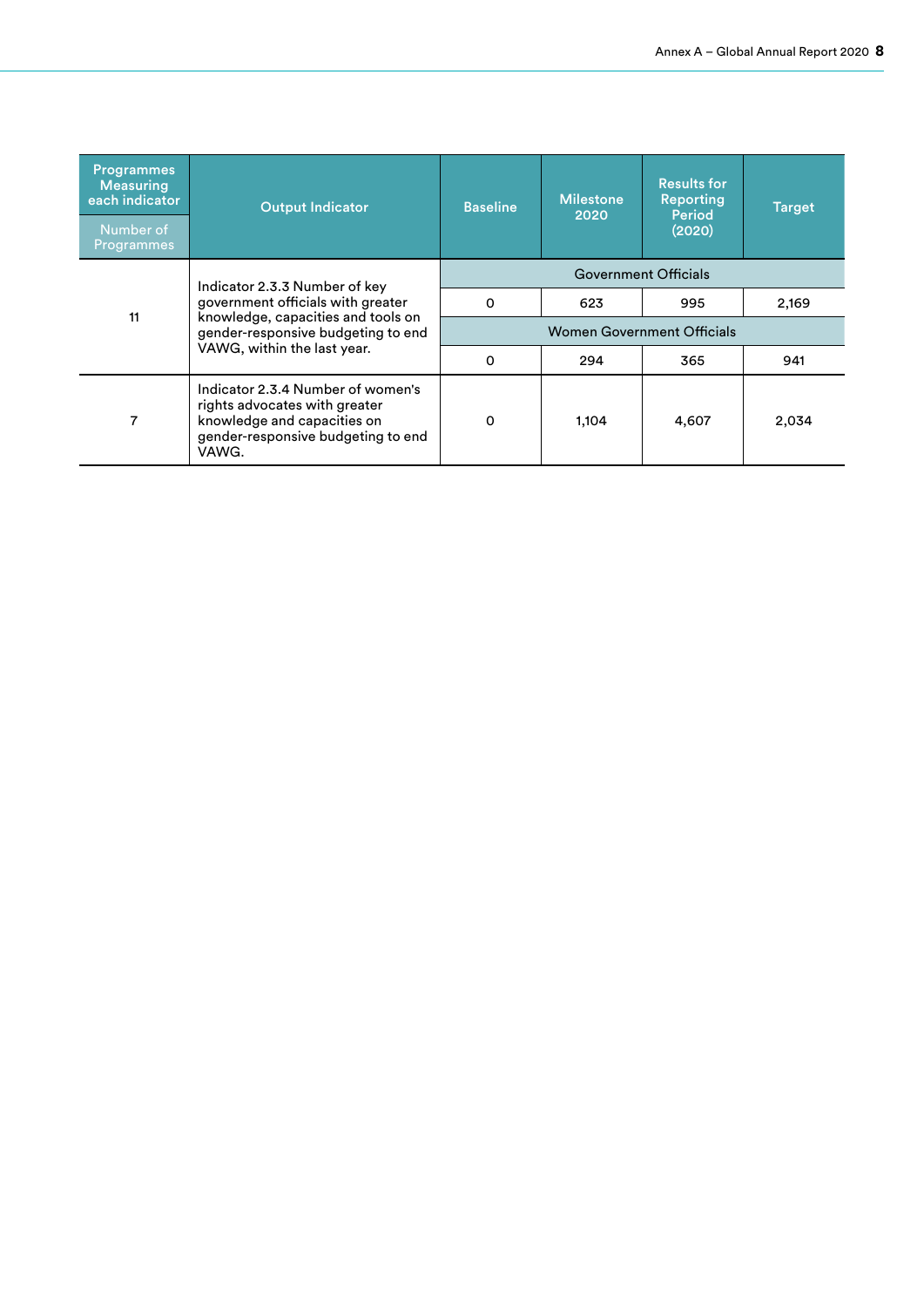#### **Outcome 3: Gender equitable social norms, attitudes and behaviours change at community and individual levels to prevent violence against women and girls and harmful practices**

| <b>Programmes</b><br><b>Measuring</b><br>each indicator<br>Number of<br>Programmes | <b>Outcome Indicator</b>                                                                                                                                                                                                                         | <b>Baseline</b> | <b>Milestone</b><br>2020                  | <b>Results for</b><br><b>Reporting</b><br>Period<br>(2020)        | <b>Target</b> |
|------------------------------------------------------------------------------------|--------------------------------------------------------------------------------------------------------------------------------------------------------------------------------------------------------------------------------------------------|-----------------|-------------------------------------------|-------------------------------------------------------------------|---------------|
| 23                                                                                 | Indicator 3.1 Percentage of people<br>who think it is justifiable for a man<br>to (subject) beat his wife/intimate<br>partner.                                                                                                                   | 33%             | 31%                                       | 32%                                                               | 28%           |
|                                                                                    | Indicator 3.2 a) Percentage of<br>people who think it is justifiable to                                                                                                                                                                          |                 | <b>FGM</b>                                |                                                                   |               |
|                                                                                    | subject a woman or girl to FGM (in<br>areas where FGM takes place)                                                                                                                                                                               | 15%             | 14%                                       | 15%                                                               | 13%           |
| 13                                                                                 | b) Percentage of people who think it                                                                                                                                                                                                             |                 | <b>Child Marriage</b>                     |                                                                   |               |
|                                                                                    | is justifiable to subject a woman or<br>girl child marriage.                                                                                                                                                                                     | 17%             | 10%                                       | 7.2%                                                              | 9%            |
| 13                                                                                 | Indicator 3.3 Proportion of countries<br>with at least 3 evidence-based,<br>transformative/comprehensive<br>prevention strategies/ programmes<br>that address the rights of those<br>marginalized and are developed in a<br>participatory manner | 23%             | 23%                                       | 31%                                                               | 85%           |
| <b>Programmes</b><br><b>Measuring</b><br>each indicator<br>Number of<br>Programmes | <b>Output Indicator</b>                                                                                                                                                                                                                          | <b>Baseline</b> | <b>Milestone</b><br>2020                  | <b>Results for</b><br><b>Reporting</b><br><b>Period</b><br>(2020) | <b>Target</b> |
| 16                                                                                 | Indicator 3.1.1 Proportion of<br>Countries with a draft new and/<br>or strengthened Comprehensive<br>Sexuality Education in line with<br>international standards                                                                                 | 38%             | 56%                                       | 63%                                                               | 88%           |
|                                                                                    |                                                                                                                                                                                                                                                  |                 | In-School Programmes                      |                                                                   |               |
|                                                                                    |                                                                                                                                                                                                                                                  | 0               | 485,112                                   | 542,464                                                           | 1,908,822     |
|                                                                                    |                                                                                                                                                                                                                                                  |                 | In-School Programmes Girls                |                                                                   |               |
|                                                                                    | Indicator 3.1.2 Number of young                                                                                                                                                                                                                  | $\mathsf{o}\,$  | 54,706                                    | 307,267                                                           | 943,735       |
|                                                                                    | women and girls, young men and<br>boys who participate in either/both                                                                                                                                                                            |                 |                                           | In-School Programmes Boys                                         |               |
| 24                                                                                 | in- and out-of school programmes<br>that promote gender-equitable                                                                                                                                                                                | 0               | 430,406                                   | 235,197                                                           | 965,087       |
|                                                                                    | norms, attitudes and behaviours<br>and exercise of rights, including                                                                                                                                                                             |                 | Out-of-School Programmes                  |                                                                   |               |
|                                                                                    | reproductive rights, within the last<br>year.                                                                                                                                                                                                    | 0               | 301,571                                   | 435,701                                                           | 1,354,643     |
|                                                                                    |                                                                                                                                                                                                                                                  | $\mathsf{o}$    | Out-of-School Programmes Girls<br>166,466 | 228,668                                                           | 751,071       |
|                                                                                    |                                                                                                                                                                                                                                                  |                 | Out-of-School Programmes Boys             |                                                                   |               |
|                                                                                    |                                                                                                                                                                                                                                                  | 0               | 134,965                                   | 207,033                                                           | 603,572       |
|                                                                                    |                                                                                                                                                                                                                                                  |                 |                                           |                                                                   |               |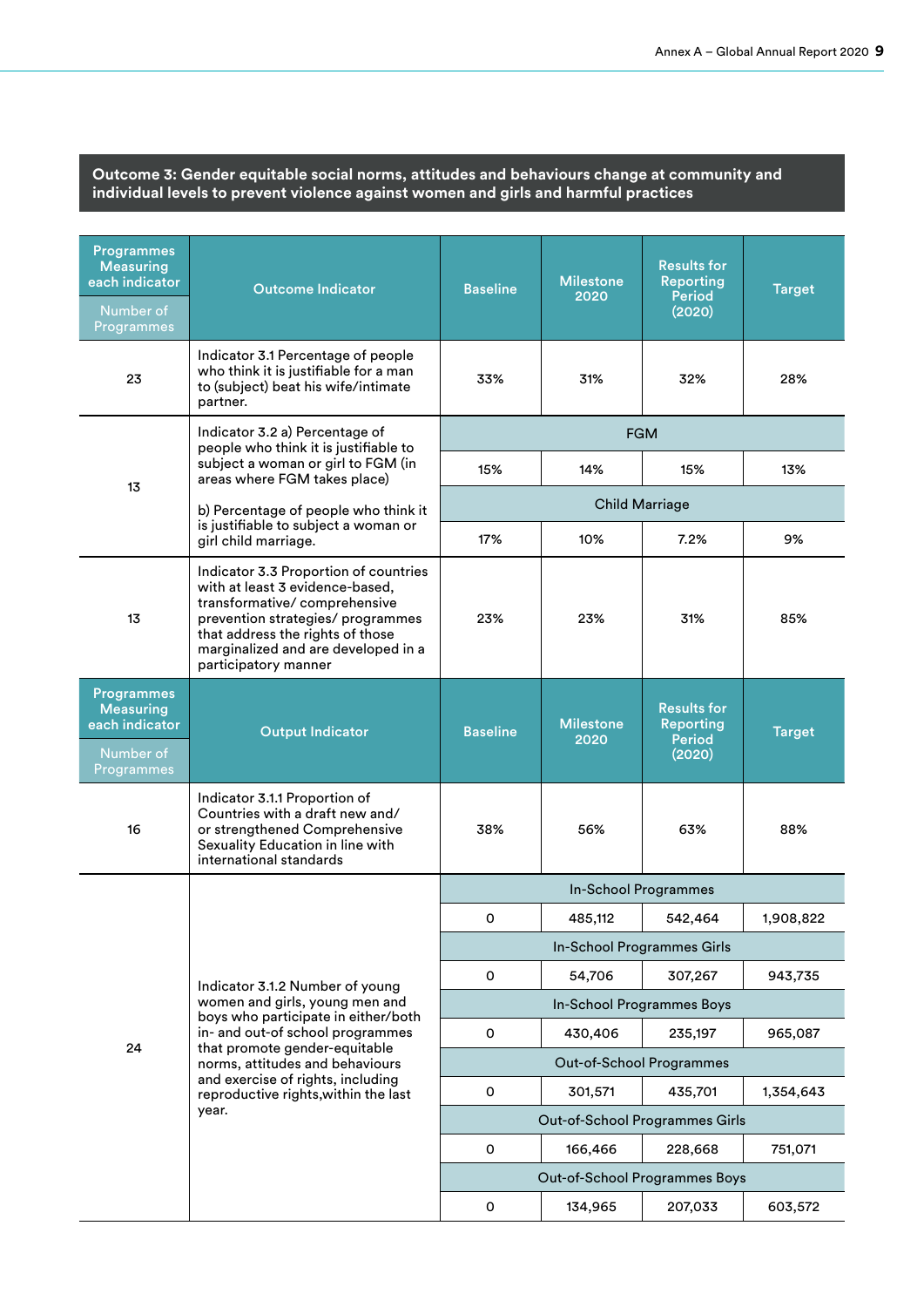| <b>Programmes</b><br><b>Measuring</b><br>each indicator<br>Number of<br>Programmes | <b>Output Indicator</b>                                                                                                                                                                                                                                                                                           | <b>Baseline</b> | <b>Milestone</b><br>2020 | <b>Results for</b><br><b>Reporting</b><br><b>Period</b><br>(2020) | <b>Target</b> |  |
|------------------------------------------------------------------------------------|-------------------------------------------------------------------------------------------------------------------------------------------------------------------------------------------------------------------------------------------------------------------------------------------------------------------|-----------------|--------------------------|-------------------------------------------------------------------|---------------|--|
|                                                                                    | Indicator 3.1.3 Number of national                                                                                                                                                                                                                                                                                |                 |                          | National and/or Sub-National Level                                |               |  |
| 11                                                                                 | and/or sub-national programmes<br>developed for inclusion in<br>educational curricula to promote<br>gender-equitable norms, attitudes<br>and behaviours, including targeting<br>young women and girls, young<br>men and boys facing multiple and<br>intersecting forms of discrimination,<br>within the last year | 4               | 12                       | 12                                                                | 24            |  |
| 19                                                                                 | Indicator 3.2.1 Number of women,<br>men, girls and boys who regularly<br>attend community programmes to<br>promote gender-equitable norms,<br>attitudes and behaviours, including<br>in relation to women's and girls'<br>sexuality and reproduction, within<br>the last year                                     | O               | 985,117                  | 1,923,885                                                         | 2,894,939     |  |
| 23                                                                                 | Indicator 3.2.2 Number of people<br>reached by campaigns challenging<br>harmful social norms and gender<br>stereotyping, within the last year.                                                                                                                                                                    | 0               | 43,933,250               | 65,183,926                                                        | 52,132,445    |  |
|                                                                                    | Indicator 3.2.3 Number of men<br>and boys who regularly attend<br>gender transformative programmes<br>addressing violent masculinities and<br>men's violence towards women and<br>girls in community centres, schools                                                                                             | Total           |                          |                                                                   |               |  |
|                                                                                    |                                                                                                                                                                                                                                                                                                                   | O               | 8,760                    | 11,563                                                            | 42,129        |  |
| 14                                                                                 |                                                                                                                                                                                                                                                                                                                   | Men             |                          |                                                                   |               |  |
|                                                                                    |                                                                                                                                                                                                                                                                                                                   | O               | 3,790                    | 6,863                                                             | 15,000        |  |
|                                                                                    | and other relevant spaces, within the<br>last year.                                                                                                                                                                                                                                                               | <b>Boys</b>     |                          |                                                                   |               |  |
|                                                                                    |                                                                                                                                                                                                                                                                                                                   | 0               | 3,970                    | 4,700                                                             | 25,854        |  |
| 16                                                                                 | Indicator 3.2.4 Number of<br>communities with advocacy<br>platforms established and/or<br>strengthened to promote gender-<br>equitable norms, attitudes and<br>behaviours, including in relation<br>to women and girls' sexuality and<br>reproduction                                                             | 60              | 427                      | 3,405                                                             | 1,474         |  |
| 16                                                                                 | Indicator 3.2.5 Number of<br>campaigns challenging harmful<br>social norms and gender<br>stereotyping, including of women<br>and girls facing intersecting and<br>multiple forms of discrimination,<br>developed and disseminated during<br>the past year.                                                        | 12              | 36                       | 80                                                                | 184           |  |
| 12                                                                                 | Indicator 3.2.6 Number of networks<br>of men and boys developed and/or<br>strengthened to advocate against<br>VAWG and stand for promoting<br>gender equitable values and<br>behaviours during the past year                                                                                                      | 24              | 59                       | 180                                                               | 193           |  |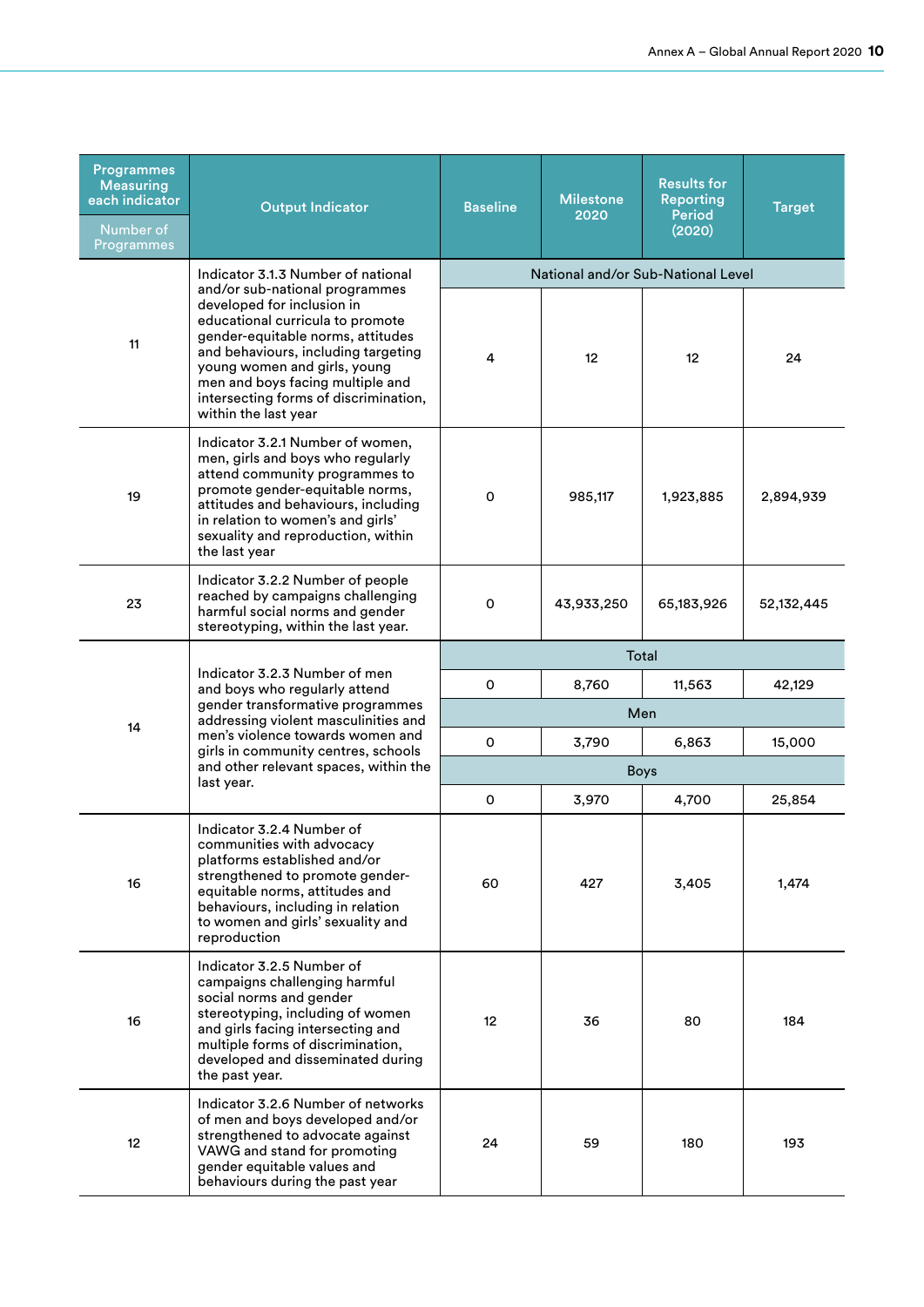| <b>Programmes</b><br><b>Measuring</b><br>each indicator<br>Number of<br>Programmes | <b>Output Indicator</b>                                                                                                                                                                                                     | <b>Baseline</b>   | <b>Milestone</b><br>2020             | <b>Results for</b><br>Reporting<br><b>Period</b><br>(2020) | <b>Target</b> |  |  |
|------------------------------------------------------------------------------------|-----------------------------------------------------------------------------------------------------------------------------------------------------------------------------------------------------------------------------|-------------------|--------------------------------------|------------------------------------------------------------|---------------|--|--|
| 9                                                                                  | Indicator 3.3.1 Number of news<br>outlets that develop standards<br>on ethical and gender-sensitive<br>reporting, within the last year                                                                                      | 44                | 130                                  | 398                                                        | 562           |  |  |
|                                                                                    | Indicator 3.3.2 Number of relevant<br>non-state institutions that have                                                                                                                                                      |                   |                                      | <b>EVAWG Policies</b>                                      |               |  |  |
|                                                                                    | developed and/or strengthened<br>strategies/policies on ending VAWG<br>and promoting gender-equitable                                                                                                                       | 14                | 42                                   | 33                                                         | 156           |  |  |
| 10                                                                                 | norms, attitudes and behaviours and<br>women and girls' rights, including<br>those groups facing multiple and<br>intersecting forms of discrimination,<br>in line with international HR<br>standards, within the last year. |                   | <b>EVAWG Policies including LNOB</b> |                                                            |               |  |  |
|                                                                                    |                                                                                                                                                                                                                             | 4                 | 42                                   | 18                                                         | 146           |  |  |
| 6                                                                                  | Indicator 3.3.3 Number of news and<br>other media stories/reports that<br>sensitively report on VAWG and<br>GEWE more broadly, in the last year.                                                                            | $\Omega$          | 85                                   | 428                                                        | 548           |  |  |
|                                                                                    |                                                                                                                                                                                                                             | Journalists       |                                      |                                                            |               |  |  |
| 11                                                                                 | Indicator 3.3.4 Number of journalists<br>with strengthened capacity to                                                                                                                                                      | 0                 | 657                                  | 2,020                                                      | 2,313         |  |  |
|                                                                                    | sensitively report on VAWG and<br>GEWE more broadly.                                                                                                                                                                        | Women Journalists |                                      |                                                            |               |  |  |
|                                                                                    |                                                                                                                                                                                                                             | $\Omega$          | 250                                  | 1.084                                                      | 964           |  |  |
|                                                                                    | Indicator 3.3.5 Number of key<br>informal decision makers and<br>decision makers in relevant                                                                                                                                |                   |                                      | <b>Decision Makers</b>                                     |               |  |  |
|                                                                                    | institutions with strengthened<br>awareness of and capacities to                                                                                                                                                            | 0                 | 3,235                                | 6,169                                                      | 10,527        |  |  |
| 14                                                                                 | advocate for implementation of<br>legislation and policies on ending<br>VAWG and for gender-equitable                                                                                                                       |                   |                                      | <b>Women Decision Makers</b>                               |               |  |  |
|                                                                                    | norms, attitudes and behaviours and<br>women and girls' rights, within the<br>last year.                                                                                                                                    | 0                 | 1,284                                | 3,118                                                      | 3,632         |  |  |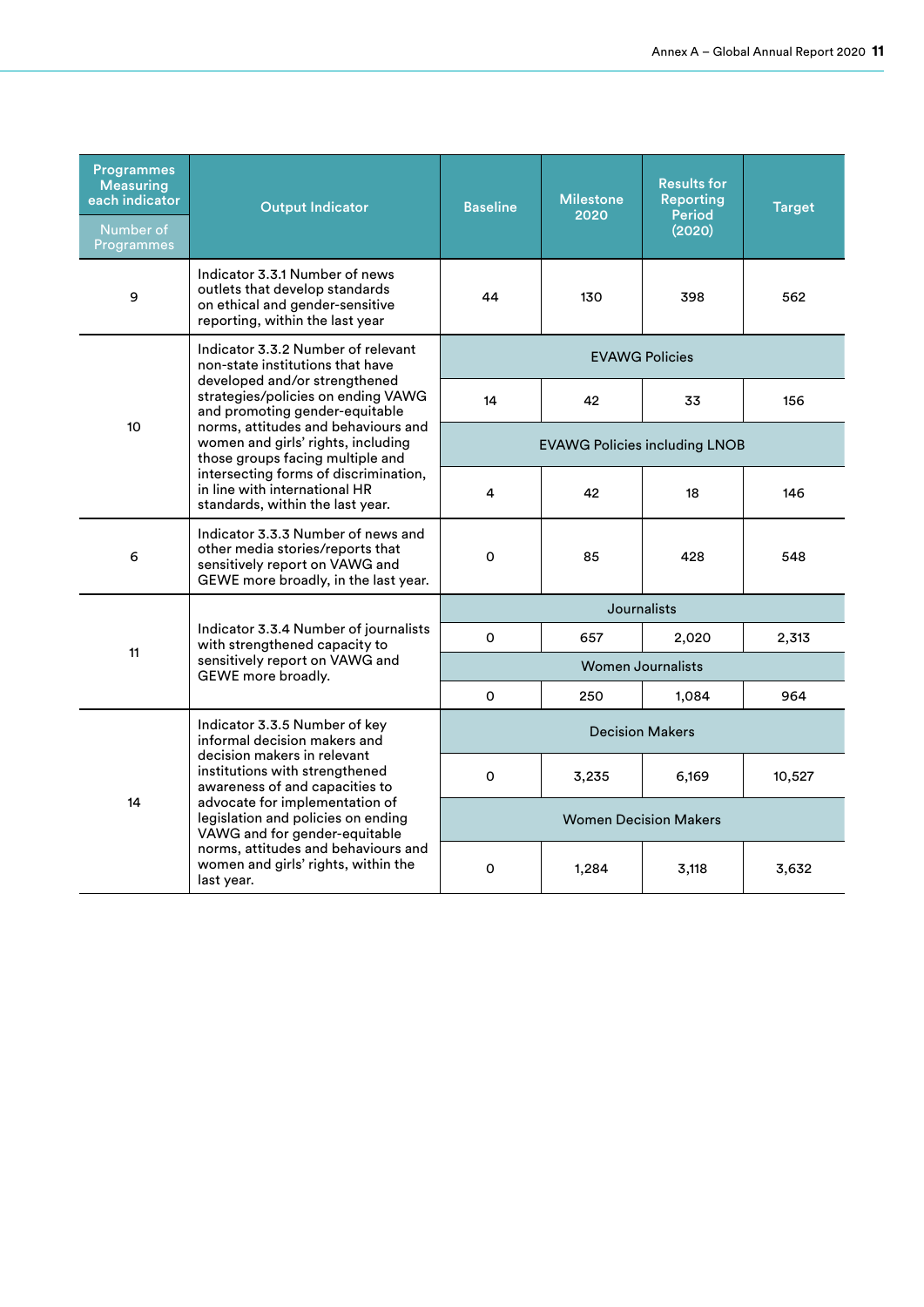#### **Outcome 4: Women and girls who experience violence and harmful practices use available, accessible, acceptable, and quality essential services including for long term recovery from violence**

| <b>Programmes</b><br><b>Measuring</b><br>each indicator<br>Number of<br>Programmes | <b>Outcome Indicator</b>                                                                                                                                                                                                                                                                | <b>Baseline</b> | <b>Milestone</b><br>2020 | <b>Results for</b><br><b>Reporting</b><br><b>Period</b><br>(2020) | <b>Target</b> |
|------------------------------------------------------------------------------------|-----------------------------------------------------------------------------------------------------------------------------------------------------------------------------------------------------------------------------------------------------------------------------------------|-----------------|--------------------------|-------------------------------------------------------------------|---------------|
|                                                                                    | Indicator 4.1 Number of women<br>and girls, including those facing<br>intersecting and multiple forms                                                                                                                                                                                   | Women           |                          |                                                                   |               |
|                                                                                    |                                                                                                                                                                                                                                                                                         | 85,020          | 98,428                   | 172,925                                                           | 381,297       |
| 19                                                                                 | of discrimination, who report<br>experiencing physical or sexual                                                                                                                                                                                                                        |                 | Girls                    |                                                                   |               |
|                                                                                    | violence and seek help, by sector.                                                                                                                                                                                                                                                      | 11,814          | 13,022                   | 27,411                                                            | 47,492        |
|                                                                                    | Reported                                                                                                                                                                                                                                                                                |                 |                          |                                                                   |               |
|                                                                                    | Indicator 4.2<br>a) number of VAWG cases reported                                                                                                                                                                                                                                       | 59,376          | 62,437                   | 129,279                                                           | 267,435       |
| 17                                                                                 | to the police;<br>b) number of cases reported to the                                                                                                                                                                                                                                    |                 | <b>Brought to Court</b>  |                                                                   |               |
|                                                                                    | police that are brought to court;<br>and c) number of cases reported                                                                                                                                                                                                                    | TBD             | <b>TBD</b>               | <b>TBD</b>                                                        | TBD           |
|                                                                                    | to the police that resulted in<br>convictions of perpetrators.                                                                                                                                                                                                                          |                 | Convictions              |                                                                   |               |
|                                                                                    |                                                                                                                                                                                                                                                                                         | 3,449           | 4,444                    | 1,839                                                             | 19,061        |
| 8                                                                                  | Indicator 4.3 Proportion of<br>countries where a dedicated VAWG<br>management information system<br>(MIS) is in place at national level<br>which can measure number of<br>women/girl victims/survivors of<br>violence that have received quality,<br>essential multi-sectoral services. | 13%             | 25%                      | 25%                                                               | 88%           |
| <b>Programmes</b><br><b>Measuring</b><br>each indicator<br>Number of<br>Programmes | <b>Output Indicator</b>                                                                                                                                                                                                                                                                 | <b>Baseline</b> | <b>Milestone</b><br>2020 | <b>Results for</b><br>Reporting<br><b>Period</b><br>(2020)        | <b>Target</b> |
|                                                                                    | Indicator 4.1.1 Proportion of<br>countries with a centralized risk<br>assessment system and/or early<br>warning systems is in place bringing<br>together information from police,<br>health and justice sectors.                                                                        | 25%             | 50%                      | 50%                                                               | 75%           |
|                                                                                    | Indicator 4.1.2 Number of women                                                                                                                                                                                                                                                         |                 | Women                    |                                                                   |               |
| 12                                                                                 | and girls with access to programmes<br>developed to integrate VAWG                                                                                                                                                                                                                      | 20,593,330      | 20,658,025               | 21,165,509                                                        | 82,664,216    |
|                                                                                    | response into SRH, education and<br>migration services.                                                                                                                                                                                                                                 |                 | Girls                    |                                                                   |               |
|                                                                                    |                                                                                                                                                                                                                                                                                         | 6,784,227       | 6,877,277                | 7,195,967                                                         | 27,492,658    |
|                                                                                    | Indicator 4.1.3 Proportion of                                                                                                                                                                                                                                                           |                 | Developed                |                                                                   |               |
| 20                                                                                 | countries that have developed<br>and/or strengthened national                                                                                                                                                                                                                           | 10%             | 50%                      | 75%                                                               | 75%           |
|                                                                                    | guidelines or protocols in line with<br>the guidance and tools for essential                                                                                                                                                                                                            |                 | Strengthened             |                                                                   |               |
|                                                                                    | services.                                                                                                                                                                                                                                                                               | 5%              | 40%                      | 35%                                                               | 65%           |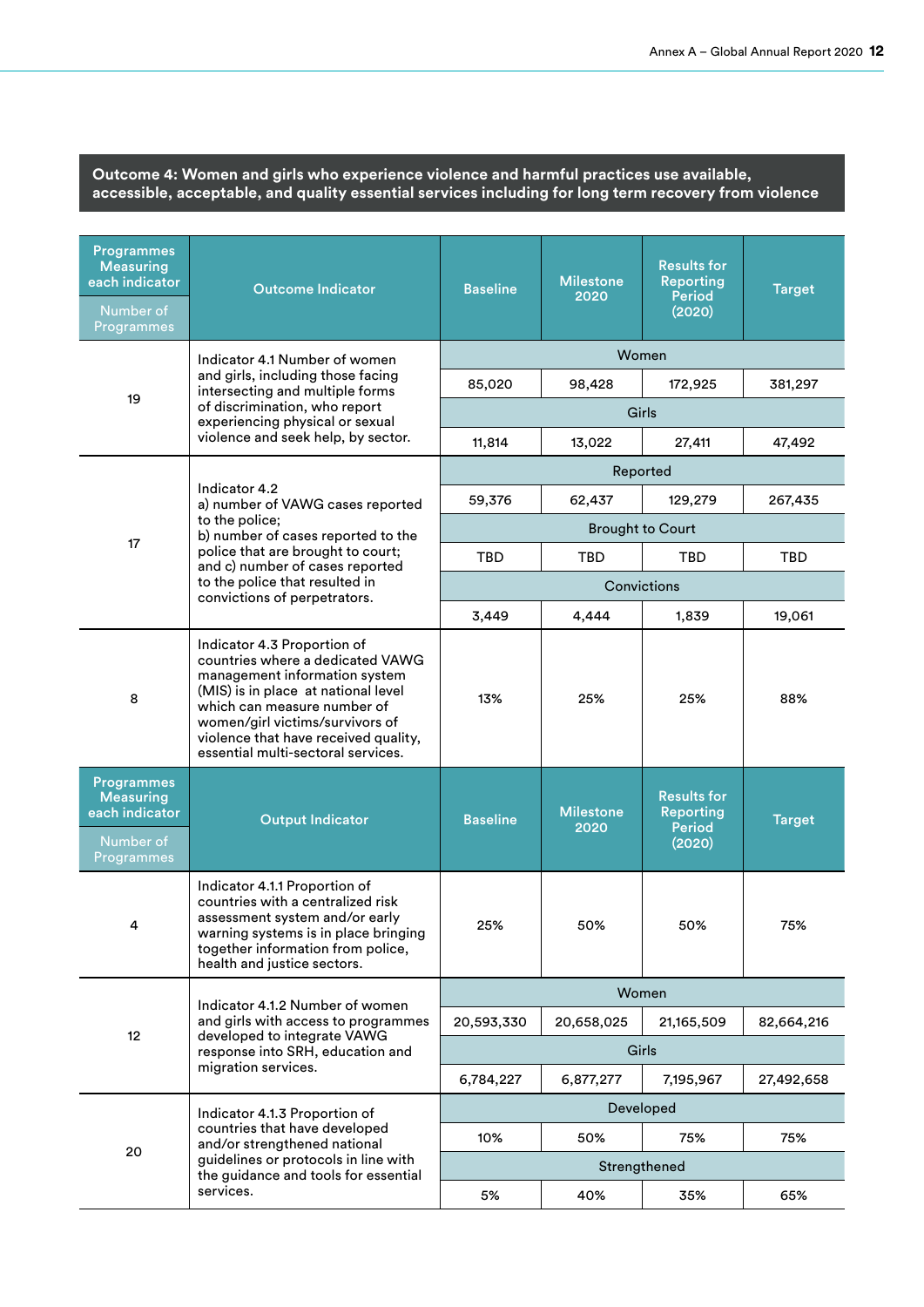| <b>Programmes</b><br><b>Measuring</b><br>each indicator<br>Number of<br>Programmes | <b>Output Indicator</b>                                                                                                                                                                                                                                                            | <b>Baseline</b>                                                         | <b>Milestone</b><br>2020                  | <b>Results for</b><br><b>Reporting</b><br><b>Period</b><br>(2020) | <b>Target</b> |  |
|------------------------------------------------------------------------------------|------------------------------------------------------------------------------------------------------------------------------------------------------------------------------------------------------------------------------------------------------------------------------------|-------------------------------------------------------------------------|-------------------------------------------|-------------------------------------------------------------------|---------------|--|
|                                                                                    | Indicator 4.1.4 Number of                                                                                                                                                                                                                                                          |                                                                         |                                           | <b>Government Service Providers</b>                               |               |  |
| 21                                                                                 | government service providers<br>who have increased knowledge                                                                                                                                                                                                                       | 0                                                                       | 8,268                                     | 11,376                                                            | 28,741        |  |
|                                                                                    | and capacities to deliver quality<br>and coordinated essential services                                                                                                                                                                                                            |                                                                         | <b>Women Government Service Providers</b> |                                                                   |               |  |
|                                                                                    | to women and girl survivors of<br>violence, within the last year.                                                                                                                                                                                                                  | 0                                                                       | 3,504                                     | 6,952                                                             | 12,137        |  |
|                                                                                    |                                                                                                                                                                                                                                                                                    |                                                                         | <b>Women's Rights Organizations</b>       |                                                                   |               |  |
|                                                                                    | Indicator 4.1.5 Number of women's<br>rights organisations who have                                                                                                                                                                                                                 | 0                                                                       | 71                                        | 77                                                                | 32            |  |
| 9                                                                                  | increased knowledge and capacities<br>to deliver quality, coordinated                                                                                                                                                                                                              |                                                                         |                                           | <b>LNOB</b>                                                       |               |  |
|                                                                                    | essential services to women and<br>girls' survivors of violence, within                                                                                                                                                                                                            | 0                                                                       | $\overline{7}$                            | 11                                                                | 32            |  |
|                                                                                    | the last year                                                                                                                                                                                                                                                                      |                                                                         |                                           | Grassroots                                                        |               |  |
|                                                                                    |                                                                                                                                                                                                                                                                                    | 0                                                                       | 26                                        | 180                                                               | 111           |  |
|                                                                                    | Indicator 4.1.6 Number of<br>government service providers<br>who have increased knowledge<br>and capacities to better integrate<br>VAWG response into sexual and<br>reproductive health, education and                                                                             | <b>Government Service Providers</b>                                     |                                           |                                                                   |               |  |
|                                                                                    |                                                                                                                                                                                                                                                                                    | 0                                                                       | 2,018                                     | 14,537                                                            | 6,836         |  |
| 10 <sup>10</sup>                                                                   |                                                                                                                                                                                                                                                                                    | <b>Women Government Service Providers</b>                               |                                           |                                                                   |               |  |
|                                                                                    | migration services, within the last<br>year.                                                                                                                                                                                                                                       | 0                                                                       | 831                                       | 10,911                                                            | 2,370         |  |
| 5                                                                                  | Indicator 4.1.7 Number of women's<br>rights organisations who have<br>increased knowledge and capacities<br>to better integrate VAWG response<br>into sexual and reproductive health,<br>education and migration services,<br>within the last year.                                | In 2020, there was insufficient data reported for global<br>aggregation |                                           |                                                                   |               |  |
| 7                                                                                  | Indicator 4.1.8 Number of local<br>networks established among<br>authorities and communities to<br>prevent and respond to VAWG that<br>include adequate representation of<br>women and girls facing multiple and<br>intersecting forms of discrimination,<br>within the last year. | 111                                                                     | 140                                       | 138                                                               | 447           |  |
|                                                                                    | Indicator 4.1.9 Proportion of<br>countries that have developed                                                                                                                                                                                                                     |                                                                         | Developed                                 |                                                                   |               |  |
|                                                                                    | national guidelines or protocols for<br>essential services that have been                                                                                                                                                                                                          | 38%                                                                     | 25%                                       | 63%                                                               | 63%           |  |
| 8                                                                                  | developed and/or strengthened that                                                                                                                                                                                                                                                 |                                                                         |                                           | Strengthened                                                      |               |  |
|                                                                                    | specifically address the needs of<br>women and girls facing multiple and<br>intersecting forms of discrimination.                                                                                                                                                                  | 38%                                                                     | 38%                                       | 13%                                                               | 63%           |  |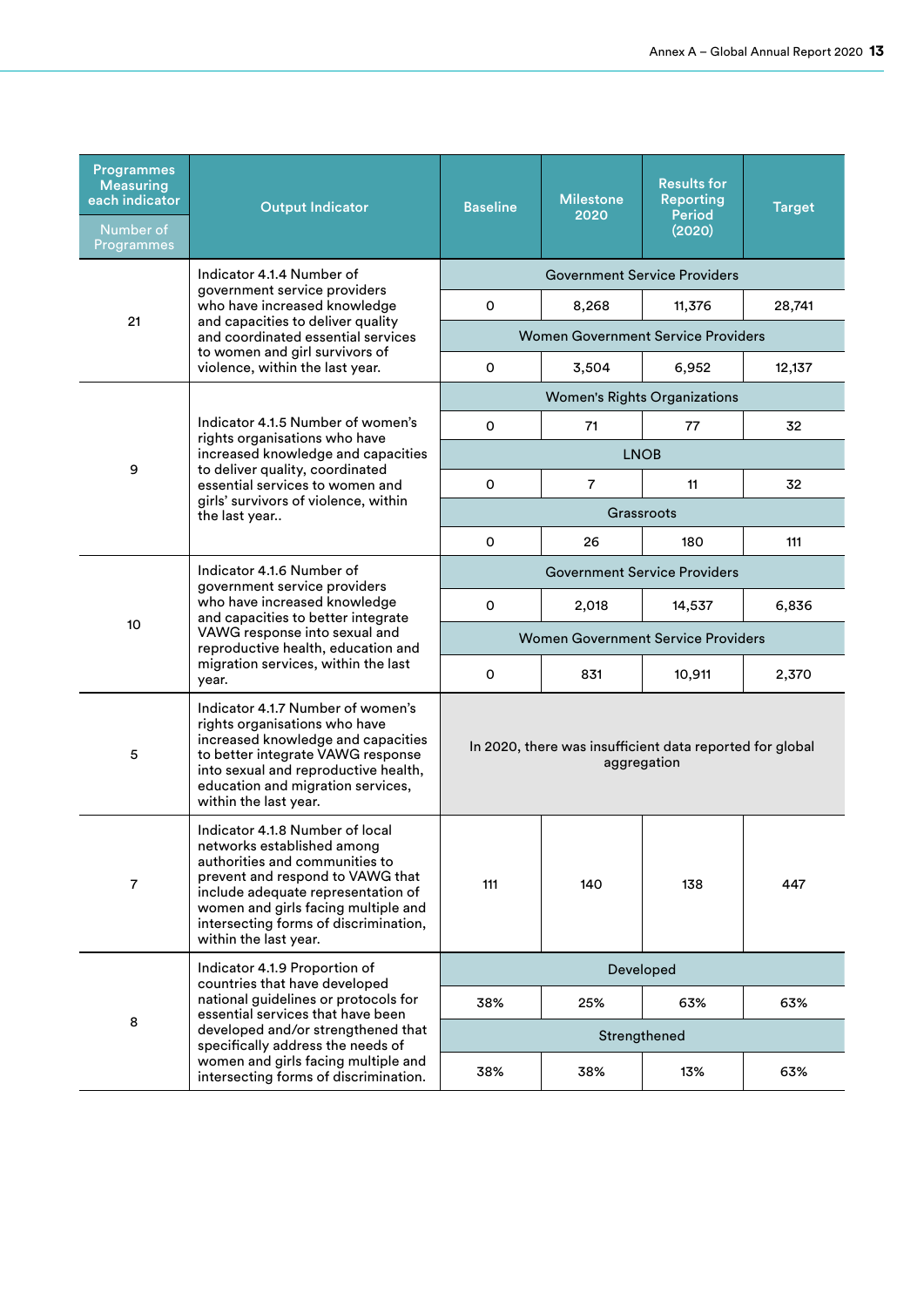| <b>Programmes</b><br><b>Measuring</b><br>each indicator<br>Number of<br>Programmes | <b>Output Indicator</b>                                                                                                                                                                                                                                                                                                                                            | <b>Baseline</b>                                   | <b>Milestone</b><br>2020 | <b>Results for</b><br>Reporting<br><b>Period</b><br>(2020) | <b>Target</b> |
|------------------------------------------------------------------------------------|--------------------------------------------------------------------------------------------------------------------------------------------------------------------------------------------------------------------------------------------------------------------------------------------------------------------------------------------------------------------|---------------------------------------------------|--------------------------|------------------------------------------------------------|---------------|
|                                                                                    |                                                                                                                                                                                                                                                                                                                                                                    | a) Girls with Knowledge of ES                     |                          |                                                            |               |
|                                                                                    | Indicator 4.2.1 Number of women                                                                                                                                                                                                                                                                                                                                    | 148                                               | 33,405                   | 142,385                                                    | 551,426       |
|                                                                                    | and girl survivors of violence and<br>their families including groups facing                                                                                                                                                                                                                                                                                       | a) Women with Knowledge of ES                     |                          |                                                            |               |
| 20                                                                                 | multiple and intersecting forms or<br>discrimination that have increased                                                                                                                                                                                                                                                                                           | 1,025                                             | 82,525                   | 885,330                                                    | 2,905,997     |
|                                                                                    | knowledge of a) quality essential<br>services, and b) accompaniment/                                                                                                                                                                                                                                                                                               | b) Girls with Knowledge of Recovery Services      |                          |                                                            |               |
|                                                                                    | support initiatives, including longer-<br>term recovery services, within the<br>last 12 months.                                                                                                                                                                                                                                                                    | $\Omega$                                          | 3,985                    | 715,946                                                    | 405,693       |
|                                                                                    |                                                                                                                                                                                                                                                                                                                                                                    | b)) Women with Knowledge of Recovery Services     |                          |                                                            |               |
|                                                                                    |                                                                                                                                                                                                                                                                                                                                                                    | 681                                               | 31,900                   | 121,815                                                    | 617,902       |
|                                                                                    | Indicator 4.2.2 Number of women<br>and girl survivors/victims and their<br>families, including groups facing<br>multiple and intersecting forms or<br>discrimination, that have increased<br>ACCESS to a) to quality essential<br>services and b) accompaniment/<br>support initiatives, including longer-<br>term recovery services, within the<br>last 12 months | a) Girls with Access to ES                        |                          |                                                            |               |
|                                                                                    |                                                                                                                                                                                                                                                                                                                                                                    | 3.414                                             | 13,742                   | 68,915                                                     | 417.648       |
|                                                                                    |                                                                                                                                                                                                                                                                                                                                                                    | a) Women with Access to ES                        |                          |                                                            |               |
| 17                                                                                 |                                                                                                                                                                                                                                                                                                                                                                    | 16,983                                            | 58,203                   | 555,051                                                    | 2,235,979     |
|                                                                                    |                                                                                                                                                                                                                                                                                                                                                                    | b) Girls with Access to Recovery Services         |                          |                                                            |               |
|                                                                                    |                                                                                                                                                                                                                                                                                                                                                                    | 944                                               | 5,153                    | 5,438                                                      | 239,235       |
|                                                                                    |                                                                                                                                                                                                                                                                                                                                                                    | b) Women with Access to Recovery Services         |                          |                                                            |               |
|                                                                                    |                                                                                                                                                                                                                                                                                                                                                                    | 9,183                                             | 7,981                    | 22,254                                                     | 421,634       |
|                                                                                    | Indicator 4.2.3 Proportion of                                                                                                                                                                                                                                                                                                                                      |                                                   |                          | Number of strategies Designed                              |               |
|                                                                                    | countries that design strategies<br>for increasing the knowledge and                                                                                                                                                                                                                                                                                               |                                                   |                          | 43                                                         |               |
| 12 <sup>2</sup>                                                                    | access to services for women<br>and girls, including groups facing                                                                                                                                                                                                                                                                                                 | Proportion of design strategies that include LNOB |                          |                                                            |               |
|                                                                                    | multiple and intersecting forms of<br>discrimination.                                                                                                                                                                                                                                                                                                              |                                                   |                          | 79%                                                        |               |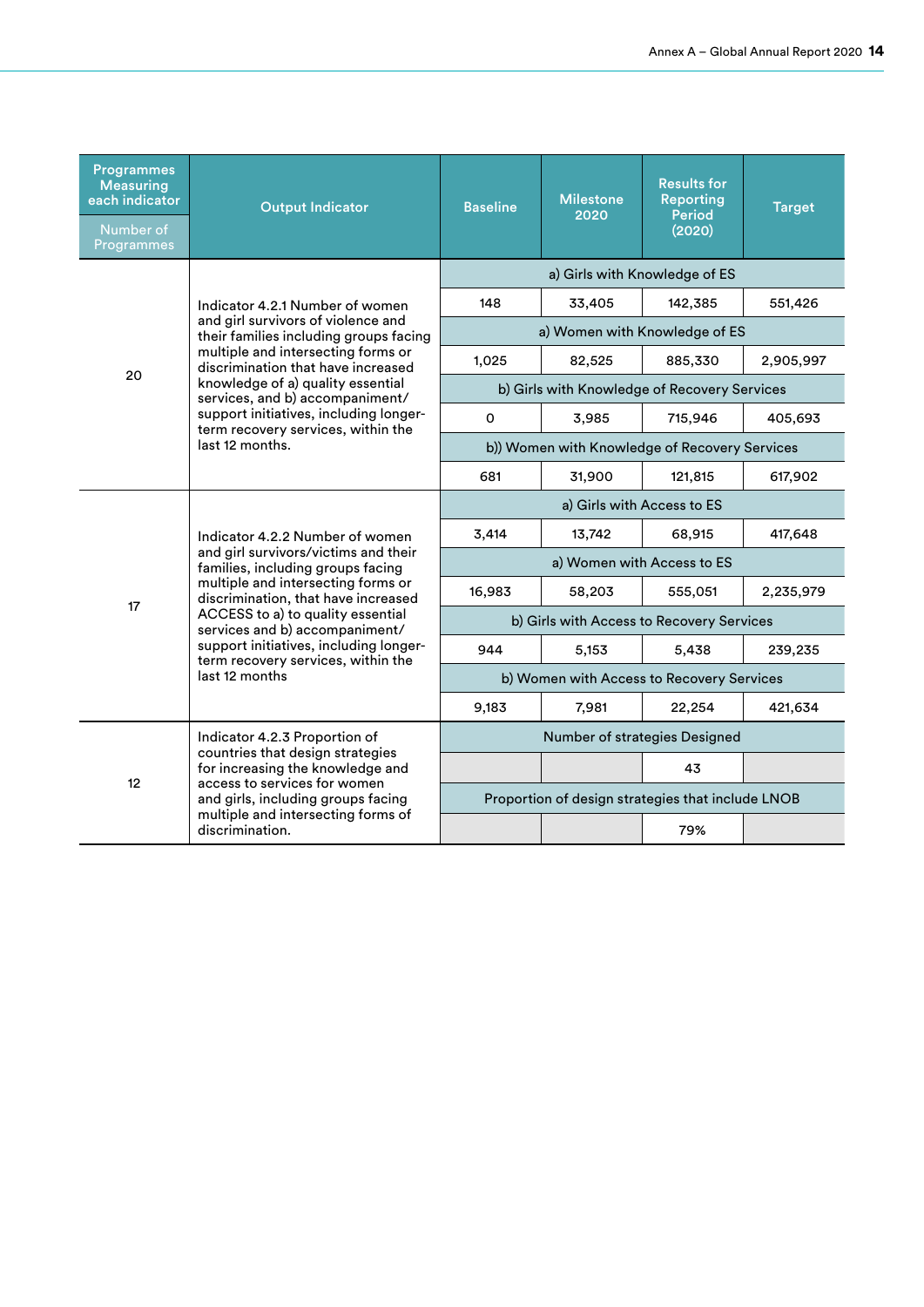**Outcome 5: Quality, disaggregated and globally comparable data on different forms of violence against women and girls and harmful practices, collected, analysed and used in line with international standards to inform laws, policies and programmes**

| <b>Programmes</b><br><b>Measuring</b><br>each indicator<br>Number of<br>Programmes | <b>Outcome Indicator</b>                                                                                                                                                                                                                       | <b>Baseline</b> | <b>Milestone</b><br>2020 | <b>Results for</b><br>Reporting<br><b>Period</b><br>(2020)        | <b>Target</b> |
|------------------------------------------------------------------------------------|------------------------------------------------------------------------------------------------------------------------------------------------------------------------------------------------------------------------------------------------|-----------------|--------------------------|-------------------------------------------------------------------|---------------|
|                                                                                    |                                                                                                                                                                                                                                                |                 |                          | Prevalence                                                        |               |
|                                                                                    | Indicator 5.1 Existence of globally<br>comparable data on the prevalence                                                                                                                                                                       | 52%             | 62%                      | 62%                                                               | 81%           |
| 21                                                                                 | (and incidence, where appropriate)<br>of VAWG/HP, collected over time                                                                                                                                                                          |                 |                          | Incidence                                                         |               |
|                                                                                    |                                                                                                                                                                                                                                                | 43%             | 52%                      | 57%                                                               | 81%           |
| 19                                                                                 |                                                                                                                                                                                                                                                |                 |                          | <b>IPV</b>                                                        |               |
|                                                                                    |                                                                                                                                                                                                                                                | 53%             | 68%                      | 74%                                                               | 79%           |
| $\overline{7}$                                                                     |                                                                                                                                                                                                                                                |                 |                          | FGM (only in programmes where FGM is prevalent)                   |               |
|                                                                                    | Indicator 5.2 Proportion of                                                                                                                                                                                                                    | 14%             | 43%                      | 57%                                                               | 71%           |
| 10                                                                                 | countries with publicly available<br>data, reported on a regular basis,                                                                                                                                                                        |                 | <b>Child Marriage</b>    |                                                                   |               |
|                                                                                    | on various forms of VAWG/HP (at<br>least on intimate partner violence,                                                                                                                                                                         | 40%             | 60%                      | 60%                                                               | 80%           |
| 12 <sup>2</sup>                                                                    | non-partner sexual violence, harmful                                                                                                                                                                                                           | Femicide        |                          |                                                                   |               |
|                                                                                    | practices when relevant, and<br>trafficking and femicide) at country                                                                                                                                                                           | 42%             | 42%                      | 50%                                                               | 50%           |
| 3                                                                                  | level                                                                                                                                                                                                                                          |                 |                          | <b>Family Violence</b>                                            |               |
|                                                                                    |                                                                                                                                                                                                                                                | 67%             | 67%                      | 100%                                                              | 67%           |
| 4                                                                                  |                                                                                                                                                                                                                                                |                 | Trafficking              |                                                                   |               |
|                                                                                    |                                                                                                                                                                                                                                                | 25%             | 25%                      | 25%                                                               | 25%           |
| 11                                                                                 | Indicator 5.3 National statistics<br>related to VAWG/HP incidence<br>and prevalence are disaggregated<br>by income, sex, age, ethnicity,<br>disability, and geographic location<br>and other characteristics relevant in<br>national contexts. | 45%             | 64%                      | 91%                                                               | 91%           |
| <b>Programmes</b><br><b>Measuring</b><br>each indicator<br>Number of<br>Programmes | <b>Output Indicator</b>                                                                                                                                                                                                                        | <b>Baseline</b> | <b>Milestone</b><br>2020 | <b>Results for</b><br><b>Reporting</b><br><b>Period</b><br>(2020) | <b>Target</b> |
| 14                                                                                 | Indicator 5.1.1 Number of<br><b>National Statistical Offices</b><br>that have developed/adapted<br>and contextualized methods<br>and standards at national level<br>to produce prevalence and/or<br>incidence data on VAWG.                    | 5               | 8                        | 6                                                                 | 12            |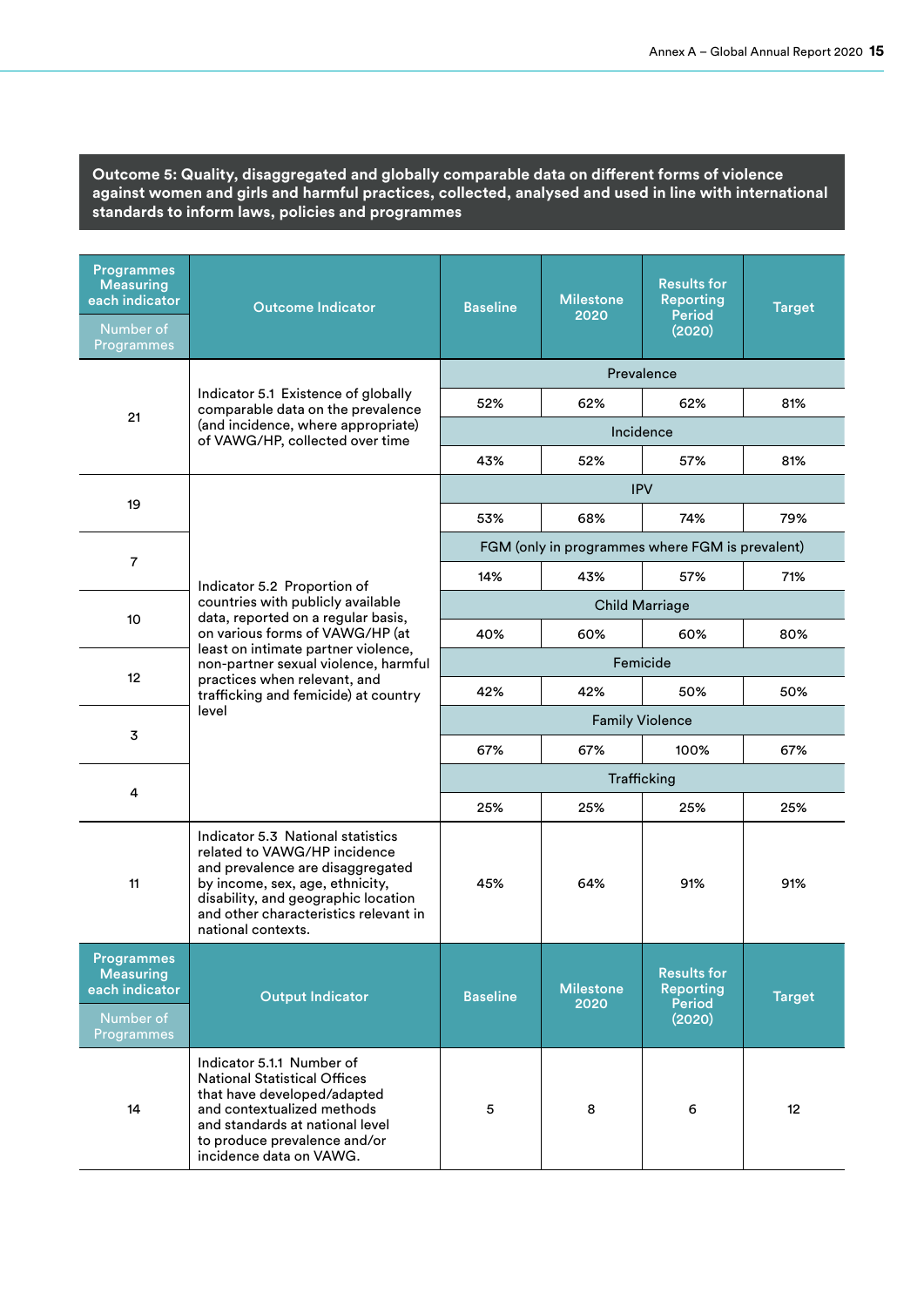| 16                                                                                 | Indicator 5.1.2 Proportion of<br>countries with a system to collect<br>administrative data on VAWG/HP, is<br>in place and in line with international<br>standards, across different sectors.   | 29%                               | 56%                               | 56%                                                               | 88%           |  |
|------------------------------------------------------------------------------------|------------------------------------------------------------------------------------------------------------------------------------------------------------------------------------------------|-----------------------------------|-----------------------------------|-------------------------------------------------------------------|---------------|--|
| <b>Programmes</b><br><b>Measuring</b><br>each indicator<br>Number of<br>Programmes | <b>Output Indicator</b>                                                                                                                                                                        | <b>Baseline</b>                   | <b>Milestone</b><br>2020          | <b>Results for</b><br><b>Reporting</b><br><b>Period</b><br>(2020) | <b>Target</b> |  |
|                                                                                    | Indicator 5.1.3 Number of National                                                                                                                                                             |                                   |                                   | <b>National Statistics Officers</b>                               |               |  |
| 11                                                                                 | Statistical Officers who have<br>enhanced capacities to produce                                                                                                                                | 58                                | 717                               | 251                                                               | 1,339         |  |
|                                                                                    | data on the prevalence of<br>VAWG/HP, and incidence where                                                                                                                                      |                                   |                                   | <b>Women National Statistics Officers</b>                         |               |  |
|                                                                                    | appropriate, within the last year.                                                                                                                                                             | 16                                | 288                               | 124                                                               | 525           |  |
|                                                                                    | Indicator 5.1.4 Number of<br>government personnel from                                                                                                                                         |                                   |                                   | Government Personnel                                              |               |  |
|                                                                                    | different sectors, including service<br>providers, who have enhanced                                                                                                                           | 0                                 | 1,015                             | 1,941                                                             | 4,433         |  |
| 13                                                                                 | capacities to collect prevalence<br>and/or incidence data, including<br>qualitative data, on VAWG in line                                                                                      |                                   | <b>Women Government Personnel</b> |                                                                   |               |  |
|                                                                                    | with international and regional<br>standards, within the last year.                                                                                                                            | 0                                 | 430                               | 905                                                               | 1,797         |  |
| 14                                                                                 | Indicator 5.1.5 Number of women's<br>rights advocates with strengthened<br>capacities to collect prevalence and/<br>or incidence data, and qualitative<br>data, on VAWG.                       | 0                                 | 566                               | 743                                                               | 1,507         |  |
|                                                                                    | Indicator 5.2.1 Number of                                                                                                                                                                      |                                   |                                   | Knowledge products                                                |               |  |
| 21                                                                                 | knowledge products developed<br>and disseminated to the relevant<br>stakeholders to inform evidence-<br>based decision making,<br>within the past 12 months.                                   | 13                                | 56                                | 145                                                               | 219           |  |
| 4                                                                                  | Indicator 5.2.2 Number of pieces of<br>peer-reviewed qualitative research<br>published pertaining to the response<br>and prevention of VAWG, within the<br>last 12 months.                     | 1                                 | 6                                 | $\mathbf{2}$                                                      | 16            |  |
|                                                                                    | Indicator 5.2.3 Number of                                                                                                                                                                      | <b>Government Personnel</b>       |                                   |                                                                   |               |  |
|                                                                                    | government personnel, including<br>service providers, from different                                                                                                                           | 0                                 | 847                               | 1,107                                                             | 2,838         |  |
| 13                                                                                 | sectors with strengthened capacities<br>on analysis and dissemination of                                                                                                                       | <b>Women Government Personnel</b> |                                   |                                                                   |               |  |
|                                                                                    | prevalence and/or incidence data on<br>VAWG, within the last year                                                                                                                              | 0                                 | 346                               | 547                                                               | 1,138         |  |
| 9                                                                                  | Indicator 5.2.4 Number of women's<br>rights advocates with strengthened<br>capacities on analysis and<br>dissemination of prevalence and/or<br>incidence data on VAWG, within the<br>last year | 0                                 | 411                               | 355                                                               | 1,078         |  |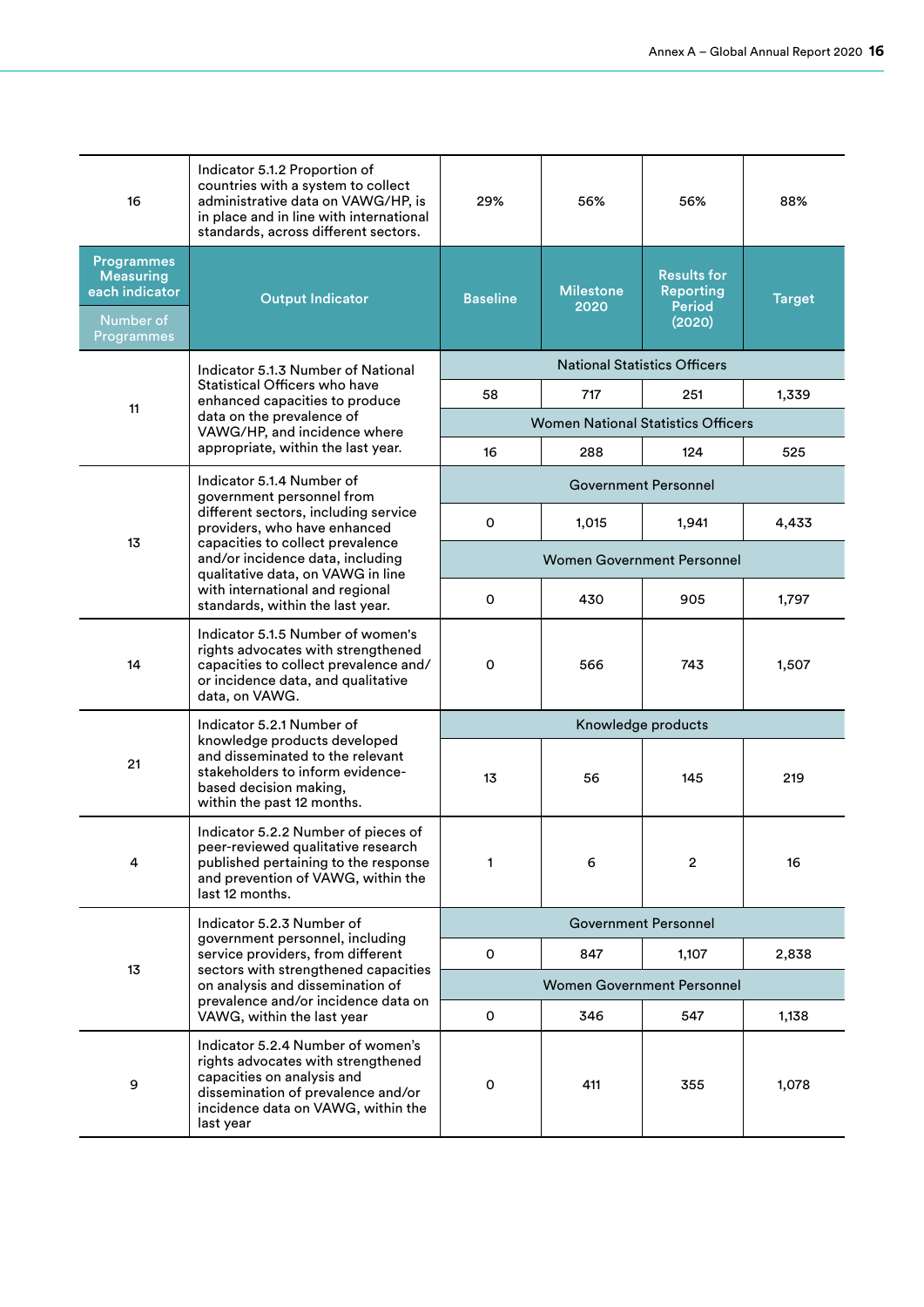**Outcome 6: Women's rights groups, autonomous social movements and civil society organisations, including those representing youth and groups facing multiple and intersecting forms of discrimination/marginalization, more effectively influence and advance progress on gender equality and women's empowerment and ending violence againist women and girls**

| <b>Programmes</b><br><b>Measuring</b><br>each indicator<br>Number of<br>Programmes | <b>Outcome Indicator</b>                                                                                                                                                                                                                                                                                                             | <b>Baseline</b>     | <b>Milestone</b><br>2020 | <b>Results for</b><br><b>Reporting</b><br><b>Period</b><br>(2020) | <b>Target</b> |
|------------------------------------------------------------------------------------|--------------------------------------------------------------------------------------------------------------------------------------------------------------------------------------------------------------------------------------------------------------------------------------------------------------------------------------|---------------------|--------------------------|-------------------------------------------------------------------|---------------|
| 20                                                                                 | Indicator 6.1 Number of women's<br>rights organisations, autonomous<br>social movements and relevant<br>CSOs, including those representing<br>youth and groups facing multiple<br>and intersecting forms of<br>discrimination/marginalization,<br>which increase their coordinated<br>efforts to jointly advocate on ending<br>VAWG. | $\mathsf{O}\xspace$ | 716                      | 1,444                                                             | 2,745         |
| 15                                                                                 | Indicator 6.2 Proportion of countries<br>where there is an increased use of<br>social accountability mechanisms by<br>civil society in order to monitor and<br>engage efforts to end VAWG.                                                                                                                                           | 7%                  | 60%                      | 53%                                                               | 93%           |
| 20                                                                                 | Indicator 6.3 Number of women's<br>rights organisations, autonomous<br>social movements and CSOs,<br>including those representing youth<br>and groups facing multiple and<br>intersecting forms of discrimination/<br>marginalization, report having<br>greater influence and agency to<br>work on ending VAWG.                      | 184                 | 336                      | 1,111                                                             | 840           |
| <b>Programmes</b><br><b>Measuring</b><br>each indicator<br>Number of<br>Programmes | <b>Output Indicator</b>                                                                                                                                                                                                                                                                                                              | <b>Baseline</b>     | <b>Milestone</b><br>2020 | <b>Results for</b><br>Reporting<br><b>Period</b><br>(2020)        | <b>Target</b> |
| 16                                                                                 | Indicator 6.1.1 Number of jointly<br>agreed recommendations on ending<br>VAWG produced as a result of multi-<br>stakeholder dialogues that include<br>representatives of groups facing<br>multiple and intersecting forms of<br>discrimination, within the last year.                                                                | 1                   | 43                       | 79                                                                | 207           |
| 17                                                                                 | Indicator 6.1.2 Number of official<br>dialogues about ending VAWG with<br>relevant government authorities<br>that include the full participation of<br>women's rights groups and relevant<br>CSOs, including representatives<br>of groups facing multiple and<br>intersecting forms of discrimination,<br>within the last year.      | 16                  | 112                      | 189                                                               | 490           |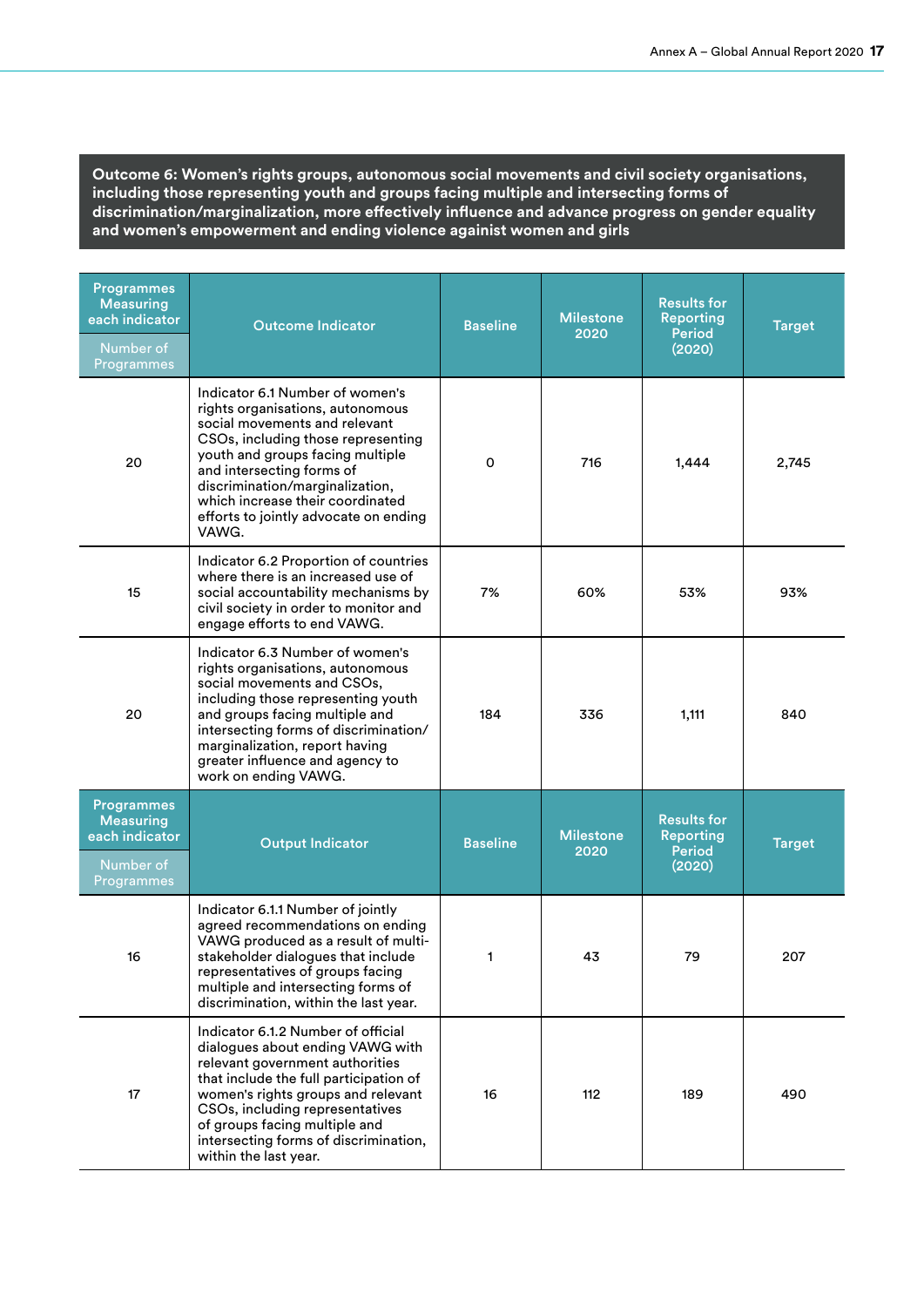| <b>Programmes</b><br><b>Measuring</b><br>each indicator<br>Number of<br>Programmes | <b>Output Indicator</b>                                                                                                                                                                                                                                                                                                                       | <b>Baseline</b> | <b>Milestone</b><br>2020 | <b>Results for</b><br>Reporting<br><b>Period</b><br>(2020) | <b>Target</b> |  |
|------------------------------------------------------------------------------------|-----------------------------------------------------------------------------------------------------------------------------------------------------------------------------------------------------------------------------------------------------------------------------------------------------------------------------------------------|-----------------|--------------------------|------------------------------------------------------------|---------------|--|
|                                                                                    | Indicator 6.1.3 Number of CSOs<br>representing youth and other groups                                                                                                                                                                                                                                                                         |                 |                          | Youth                                                      |               |  |
|                                                                                    | facing multiple and intersecting<br>forms of discrimination that are                                                                                                                                                                                                                                                                          | 3               | 293                      | 356                                                        | 1,117         |  |
| 10                                                                                 | integrated with coalitions and                                                                                                                                                                                                                                                                                                                | <b>LNOB</b>     |                          |                                                            |               |  |
|                                                                                    | networks of women's rights groups<br>and civil society working on ending<br>VAWG, within the last year.                                                                                                                                                                                                                                       | 6               | 270                      | 200                                                        | 1,086         |  |
| 19                                                                                 | Indicator 6.1.4 Number of women's<br>rights groups, networks and relevant<br>CSOs with strengthened capacities<br>to network, partner and jointly<br>advocate for progress on ending<br>VAWG at local, national, regional<br>and global levels, within the last<br>year.                                                                      | 31              | 167                      | 1,025                                                      | 532           |  |
| 20                                                                                 | Indicator 6.2.1 Number of supported<br>women's right groups and relevant<br>CSOs using the appropriate<br>accountability mechanisms for<br>advocacy around ending VAWG,<br>within the last year.                                                                                                                                              | 0               | 541                      | 341                                                        | 2,685         |  |
| 20                                                                                 | Indicator 6.3.1 Number of women's<br>rights groups and relevant CSOs<br>representing groups facing<br>multiple and intersecting forms<br>of discrimination/marginalization<br>that have strengthened capacities<br>and support to design, implement,<br>monitor and evaluate their own<br>programmes on ending VAWG,<br>within the last year. | $\Omega$        | 608                      | 1,254                                                      | 2,418         |  |
| 10                                                                                 | Indicator 6.3.2 Number of women's<br>rights groups and relevant CSOs<br>using knowledge products<br>developed by the participating UN<br>agencies in the design of their own<br>programmes on ending VAWG,<br>within the last year.                                                                                                           | 0               | 287                      | 241                                                        | 2,195         |  |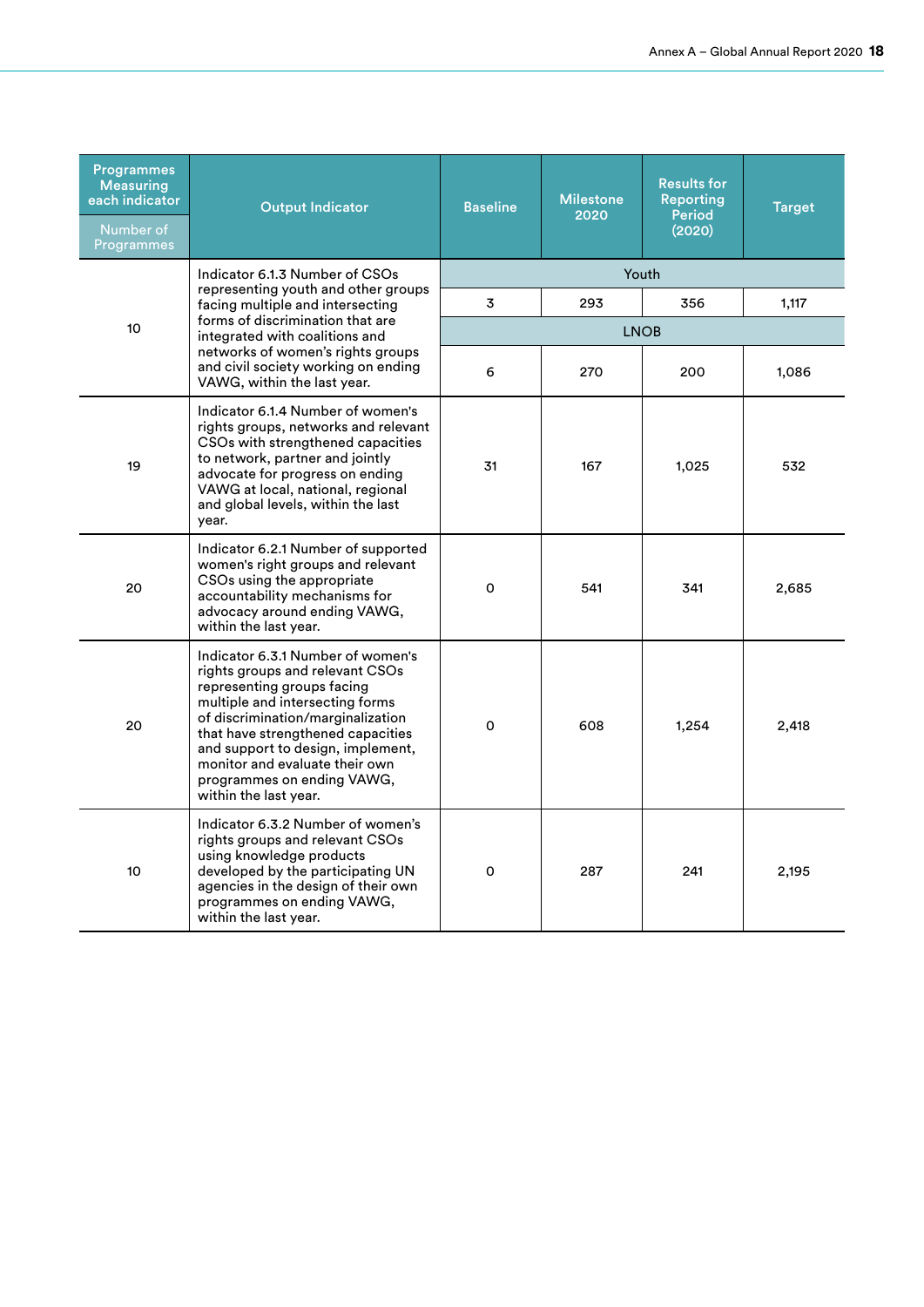### COMPANION FOR READING THE GLOBAL RESULTS FRAMEWORK 2020

The Spotlight Secretariat is providing below some details about how to interpret the Global Results Framework. Information is only provided on indicators for which the mode of calculation or interpretation is not evident from the table. Detailed information is available in the indicators' methodological notes that were jointly developed with the European Union.

It is noted that the Global Results Framework table was generated by the SMART Platform (Spotlight Monitoring and Reporting Tool). For consolidation and aggregation purposes, some of the nuances and contextual specificities have been omitted. The wording of indicators and other narrative references in the table is drawn from the Global-level theory of change and may not be in line with national or local specificities.

| <b>OUTCOME1</b> | <b>Policies and Legislation</b>                                                                                                                                                                                                                                                                                                                                                                                                                                                                                                                                                                                                                                                                                                                                                                                                                                                                                                                                                                                   |
|-----------------|-------------------------------------------------------------------------------------------------------------------------------------------------------------------------------------------------------------------------------------------------------------------------------------------------------------------------------------------------------------------------------------------------------------------------------------------------------------------------------------------------------------------------------------------------------------------------------------------------------------------------------------------------------------------------------------------------------------------------------------------------------------------------------------------------------------------------------------------------------------------------------------------------------------------------------------------------------------------------------------------------------------------|
| Indicator 1.1   | This indicator has been measured using sub-areas of the Social Institutions and Gender Index (SIGI):<br>Discriminatory Family Code: 5 law-related variables (legal age at marriage, parental authority<br>$\bullet$<br>in marriage, parental authority in divorce, inheritance rights of widows, inheritance rights of<br>daughters)<br>Restricted Physical Integrity: 3 law-related variables under Violence Against Women (Laws on<br>$\bullet$<br>domestic violence, laws on rape—including martial rape—laws on sexual harassment)<br>The Secretariat established a point system for each of these laws (see methodological notes,<br>where a score between 0 and 1 is considered "excellent"). Individual scores are available in the<br>Country Programme Results Framework presented in annex. For the purpose of the Global Results<br>Framework, countries with an average below 1 (excellent score) were considered in line with<br>International Standards (the threshold is stricter than last year). |
| Indicator 1.2   | This indicator is measured through a review of what exists regarding VAWG Action Plans, funded/<br>costed Action Plans, and M&E Plans at the national/sub-national levels. A point system was<br>developed as follows:<br>1 point: The Action Plan exists<br>1 point: The Action Plan design process included an analysis of data/evidence based on desk<br>review<br>1 point: The Action Plan is costed<br>1 point: The Action Plan was developed in a participatory manner (which should be documented in<br>the plan)<br>1 point: The Action Plan has a corresponding M&E Plan that was also developed in a participatory<br>manner<br>1 point: The Action Plan includes an analysis of most at risk groups and proposes specific strategies<br>to reach them and respond to their needs.<br>A score of 1-6 was assigned to each country. Countries with a score higher than 3 were considered<br>in the global aggregation.                                                                                   |
| Indicator 1.3   | For this indicator, the Secretariat used the ratification of the 4 core HR covenants (ICESR, ICCPR,<br>CEDAW, CRC) as a reference to calculate the proportion of countries that have laws and policies<br>that guarantee the ability of women's rights groups, autonomous social movements, CSOs and<br>women human rights defenders/feminist activists to advance the human rights agenda.<br>It is noted that the ratification of treaties is only the first step in guaranteeing rights to individuals.<br>Enforcement of international treaties through laws and policies are important to track progress in<br>this area. When data becomes available from SDG 5.1.1, it may be used to assess enforcement.                                                                                                                                                                                                                                                                                                  |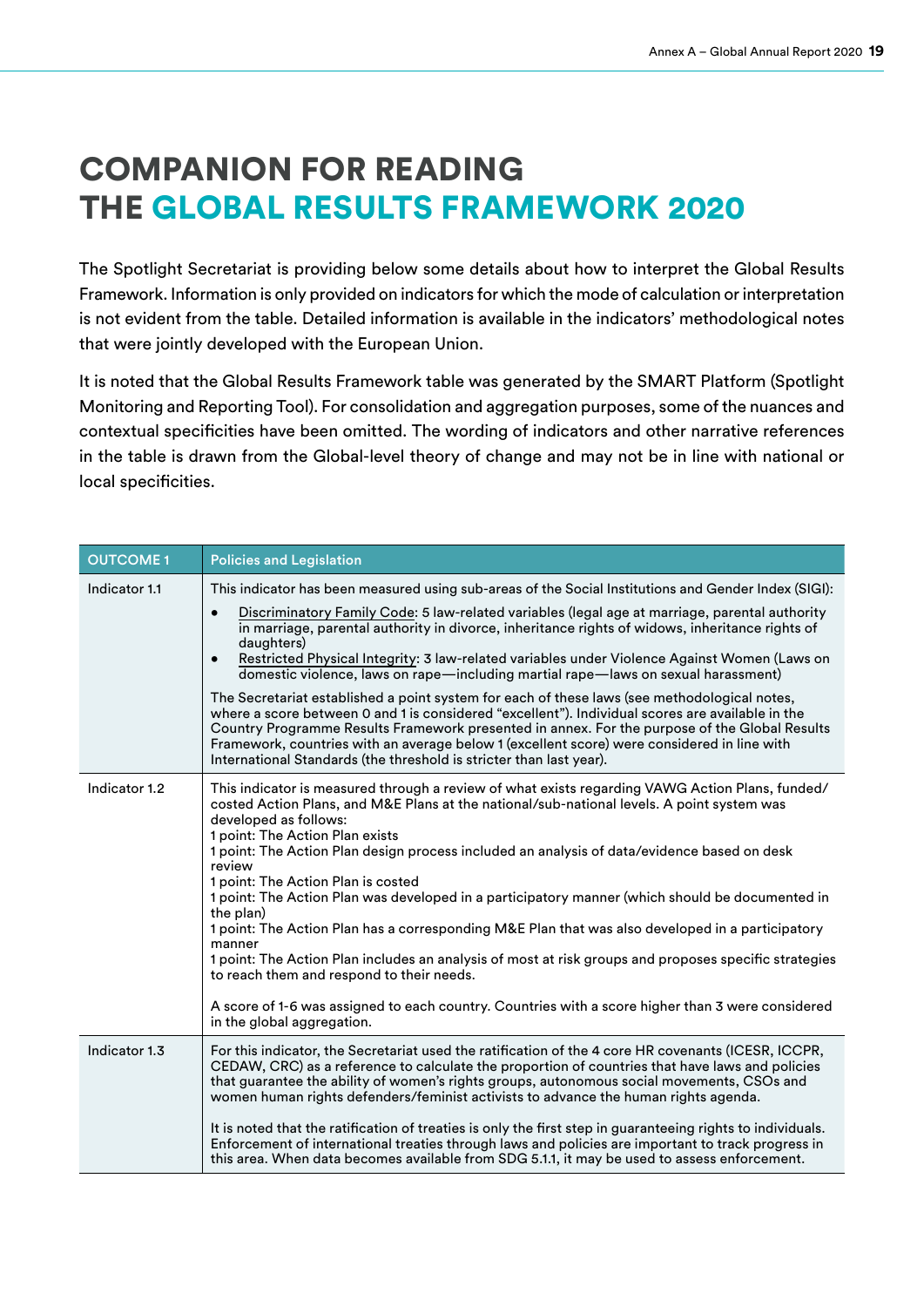| <b>OUTCOME1</b> | <b>Policies and Legislation</b>                                                                                                                                                                                                                                                                                                                                                                                                                                                                                                                                                                                                                        |
|-----------------|--------------------------------------------------------------------------------------------------------------------------------------------------------------------------------------------------------------------------------------------------------------------------------------------------------------------------------------------------------------------------------------------------------------------------------------------------------------------------------------------------------------------------------------------------------------------------------------------------------------------------------------------------------|
| Indicator 1.1.3 | In light of the data provided by the Country Teams, the Secretariat was unable to present this<br>indicator as a proportion. While the number of laws involving women's rights advocates could be<br>identified as the numerator, the total number of relevant laws could not be used, as the number<br>identified at baseline was smaller than the total number of laws considered by the end of 2020.<br>Country Teams had not been able to anticipate how many laws would be approved during 2020,<br>thus underestimating the total number of laws to consider at baseline.<br>The indicator was therefore reformulated as indicated in the table. |
| Indicator 1.2.1 | Further to the difficulties encountered with this indicator in 2019, the Spotlight Secretariat<br>modified the methodology for data collection of this indicator. This greatly increased the quality of<br>the data and allowed reporting of very promising results. However, countries in Latin America and<br>Africa did not have sufficient time to update their milestones and targets. We are therefore unable<br>to report these at global level, but are currently addressing this issue, which should be resolved<br>soon.                                                                                                                     |
| Indicator 1.3.2 | For the same reasons explained above (Indicator 1.1.3) the Secretariat was not able to present this<br>indicator as a proportion. The total number of relevant laws that received inputs from women's<br>rights organizations are presented instead.                                                                                                                                                                                                                                                                                                                                                                                                   |
| Indicator 1.3.3 | The $2nd$ and $4th$ lines presented in the results framework considers a proportion of the cohort<br>considered in lines 1 and 3. In other words, line 2 considers officials that participated in developing<br>laws and policies "out of those that demonstrated awareness" (line 1). Line 4 follows the same<br>approach for women.                                                                                                                                                                                                                                                                                                                  |
| Indicator 1.3.4 | Same as above. Line 2 considers women human rights defenders that participated in developing<br>laws and policies "out of those that demonstrated awareness" (line 1).                                                                                                                                                                                                                                                                                                                                                                                                                                                                                 |

| <b>OUTCOME 2</b> | <b>Institutions</b>                                                                                                                                                                                                                                                                                                                                                                                                                                                                                                                                                                                                                                                                                                                                                                                                                                                                                                                                                                                                                                                                                                                                                                                                                                                                     |
|------------------|-----------------------------------------------------------------------------------------------------------------------------------------------------------------------------------------------------------------------------------------------------------------------------------------------------------------------------------------------------------------------------------------------------------------------------------------------------------------------------------------------------------------------------------------------------------------------------------------------------------------------------------------------------------------------------------------------------------------------------------------------------------------------------------------------------------------------------------------------------------------------------------------------------------------------------------------------------------------------------------------------------------------------------------------------------------------------------------------------------------------------------------------------------------------------------------------------------------------------------------------------------------------------------------------|
| Indicator 2.1    | "Functioning" means that it is staffed with program managers and M&E personnel who are be able<br>to document programs, their development, and their progress. Moreover, it must ensure that all<br>efforts are working in concert with each other for a synergistic effect, rather than as disparate<br>programming streams and policies that may leave gaps.<br>"At the highest level" means that the mechanism is housed at the highest level of government<br>(President, Vice-President, Prime Minister Office, or the relevant office to guarantee intra-<br>ministerial coordination and multi-sectoral approach). Exceptionally, it can be placed within a<br>government ministry.<br>"includes representation of marginalized groups" means that groups defined by CSOs as<br>marginalized have empowered individual(s) representing them within the mechanism.                                                                                                                                                                                                                                                                                                                                                                                                                |
| Indicator 2.3    | For each Country Programme, Spotlight Teams considered development plans among the 6<br>proposed sectors (health, social services, education, justice, security, culture. Each sectorial<br>development plan was assessed along a scale of low, medium, high integration:<br>High integration (3 points): VAWG/HP is part of goals, objectives, overall strategies, and M&E<br>plans, and has funding allocated to prevention and response.<br>Medium integration (2 points): VAWG/HP is part of some strategies and is assessed in the<br>$\bullet$<br>M&E Plan, with or without funding<br>Low integration (1 point): VAWG/HP is mentioned but is not measured, or described as part of<br>$\bullet$<br>activities or M&E. No funding is allocated.<br>No integration (0 points): VAWG/HP is not mentioned or addressed in the development plan.<br>$\bullet$<br>All 6 sector development plans (health, social services, education, justice, security, culture) were<br>assessed along this scale, and the results tallied:<br>Very High: 15+ points<br>High: 11-14 points<br>Medium: 7-10 points<br>$\bullet$<br>Low: 3-6 points<br>$\bullet$<br>Very low: 0-2 points<br>$\bullet$<br>For the Global Results Framework, the Secretariat considered countries scoring higher than 7. |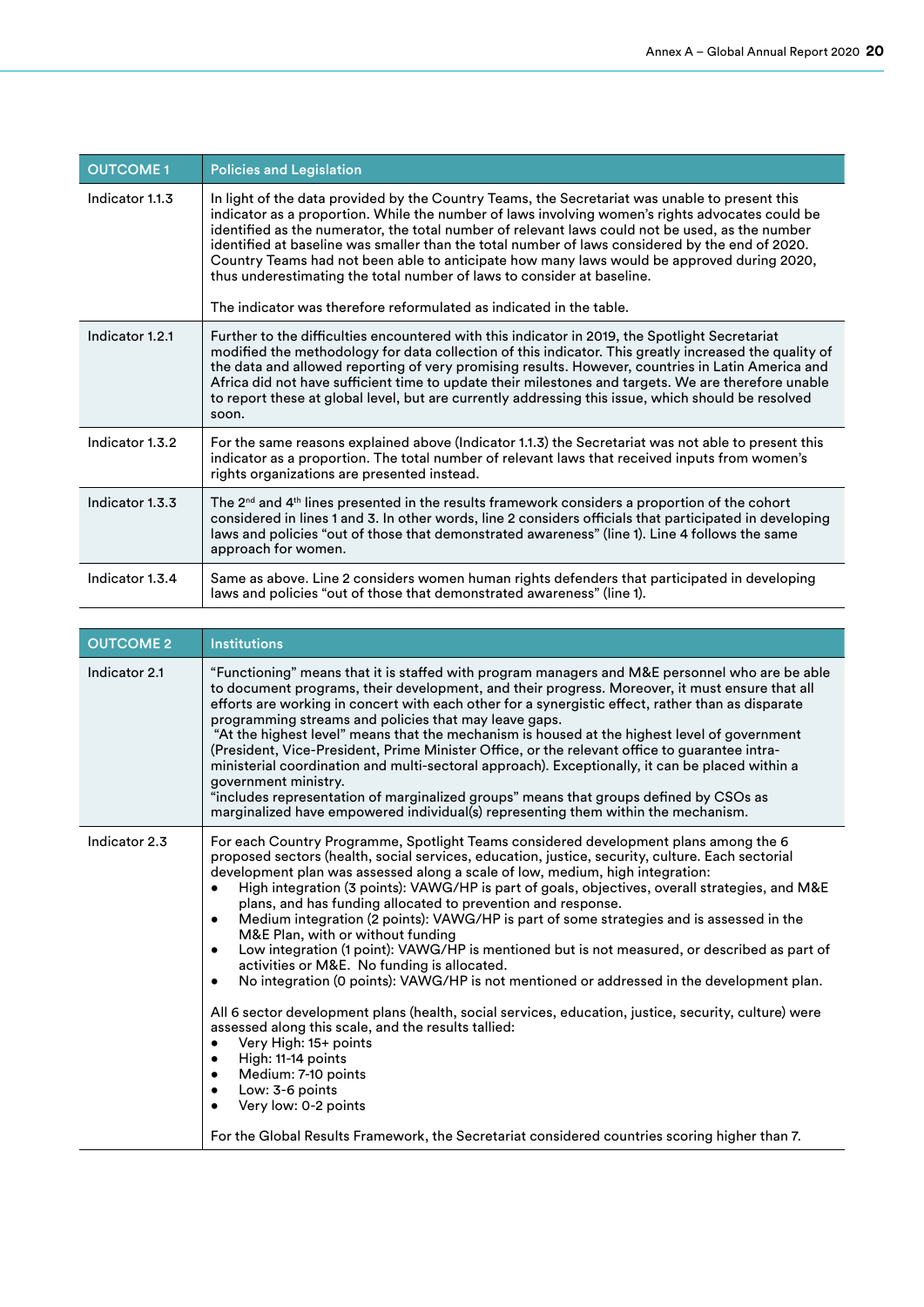| <b>OUTCOME 2</b> | <b>Institutions</b>                                                                                                                                                                                                                                                                                                                                                                                                                                                                                                                               |
|------------------|---------------------------------------------------------------------------------------------------------------------------------------------------------------------------------------------------------------------------------------------------------------------------------------------------------------------------------------------------------------------------------------------------------------------------------------------------------------------------------------------------------------------------------------------------|
| Indicator 2.1.3  | In view better capturing more detailed and nuanced results related to this indicator in 2019, the<br>Spotlight Secretariat changed the methodological notes and methodology for data collection of<br>this indicator compared to last year. The quality of reporting has been improved, however, there<br>was too little time for teams in Africa and Latin America to adjust their baseline, milestones and<br>target data as per the new methodology. We are therefore only presenting the 2020 results. This<br>should be addressed very soon. |
| Indicator 2.3.2  | Originally planned as a proportion, the data received for the denominator from programme team<br>was inconsistent across countries as context differ greatly in terms of centralised/decentralised<br>countries, different systems with "high" and "low" chambers, etc. As a consequence, we have<br>adjusted this indicator to focus on the number of representatives/parliamentarians reached.                                                                                                                                                  |

| <b>OUTCOME 3</b> | <b>Prevention</b>                                                                                                                                                                                                                                                                                                                                                                                                                                                                                                                                                                                                                                                                                                                                                                                           |
|------------------|-------------------------------------------------------------------------------------------------------------------------------------------------------------------------------------------------------------------------------------------------------------------------------------------------------------------------------------------------------------------------------------------------------------------------------------------------------------------------------------------------------------------------------------------------------------------------------------------------------------------------------------------------------------------------------------------------------------------------------------------------------------------------------------------------------------|
| Indicator 3.1    | The expected sources of data for this indicator are population-based survey data: Demographic<br>and Health Surveys (DHS), Multiple Indicator Cluster Surveys (MICS), VAW specialized surveys<br>(for example those using the WHO methodology), Violence against Children Surveys (VACS),<br>the International Men and Gender Equality Survey (IMAGES) and other national surveys where<br>relevant. These are not conducted every year, but it is expected that opportunities will arise during<br>the programme timeline.<br>While we are starting to have sufficient data to show progress, these results should be taken with<br>caution as many countries still report outdated data. The Secretariat is working with Programme<br>teams to identify when this data may be available at country level. |
| Indicator 3.2    | The source for FGM and Child Marriage are population survey: Demographic and Health Surveys,<br>MICS and other nationally representative surveys, which are not conducted every year.                                                                                                                                                                                                                                                                                                                                                                                                                                                                                                                                                                                                                       |
|                  | For these reasons and as in the case of Indicator 3.1, no robust data was reported during 2020.<br>The Secretariat is working with Programme teams to identify when this data may be available at<br>country level.                                                                                                                                                                                                                                                                                                                                                                                                                                                                                                                                                                                         |
| Indicator 3.1.1  | This indicator is a sensitive one as several countries reject the expression Comprehensive Sexuality<br>Education, even when policies have been passed that include all components that experts consider<br>part of CSE. When communicating about this indicator, the Spotlight Initiative will need to be<br>cautious, so as to not alienate Government Counterparts or jeopardize the hard work undertaken<br>by Programme Teams.                                                                                                                                                                                                                                                                                                                                                                         |
| Indicator 3.2.1  | The indicator requested disaggregated data by gender, however in some Country Programmes<br>teams were not able to collect this disaggregated data from partners on time. For this reason, the<br>most complete data available is reported as a "total" number.                                                                                                                                                                                                                                                                                                                                                                                                                                                                                                                                             |
| Indicator 3.3.2  | The $2^{nd}$ line considers a proportion of the cohort considered in line 1. In other words, line 2<br>considers policies that includes groups, following the principle of leaving no one behind, facing<br>multiple and intersecting forms of discrimination "out of those that focus on EVAWG" (line 1).                                                                                                                                                                                                                                                                                                                                                                                                                                                                                                  |

| <b>OUTCOME 4</b> | <b>Services</b>                                                                                                                                                                                                                                                                                                                                                                                                                                                                                                                                                                                                                          |
|------------------|------------------------------------------------------------------------------------------------------------------------------------------------------------------------------------------------------------------------------------------------------------------------------------------------------------------------------------------------------------------------------------------------------------------------------------------------------------------------------------------------------------------------------------------------------------------------------------------------------------------------------------------|
| Indicator 4.1    | This indicator was intended to be calculated with the following numerator and denominator:<br>Numerator: women and girls who have reported that they ever experienced violence, and who<br>have sought help in X sector.<br>Denominator: All women who have reported experiencing physical or sexual violence<br>However, the Secretariat was unable to collect consistent data for the denominator. As a result, the<br>Results Framework is showing the Indicator as follows: "Number of women including those facing<br>intersecting and multiple forms of discrimination experiencing physical or sexual violence who<br>seek help". |
| Indicator 4.2    | While 4.2a and 4.2c was reported appropriately by Programme teams, they encountered<br>difficulties in collecting data for 4.2b or indicated their concern about the quality and availability<br>of data available for these sub-indicators. These aspects are covered by dedicated activities of the<br>Initiative under Pillar 5 but the Secretariat is also working with Programme teams to improve data<br>quality on this indicator for subsequent reports.                                                                                                                                                                         |